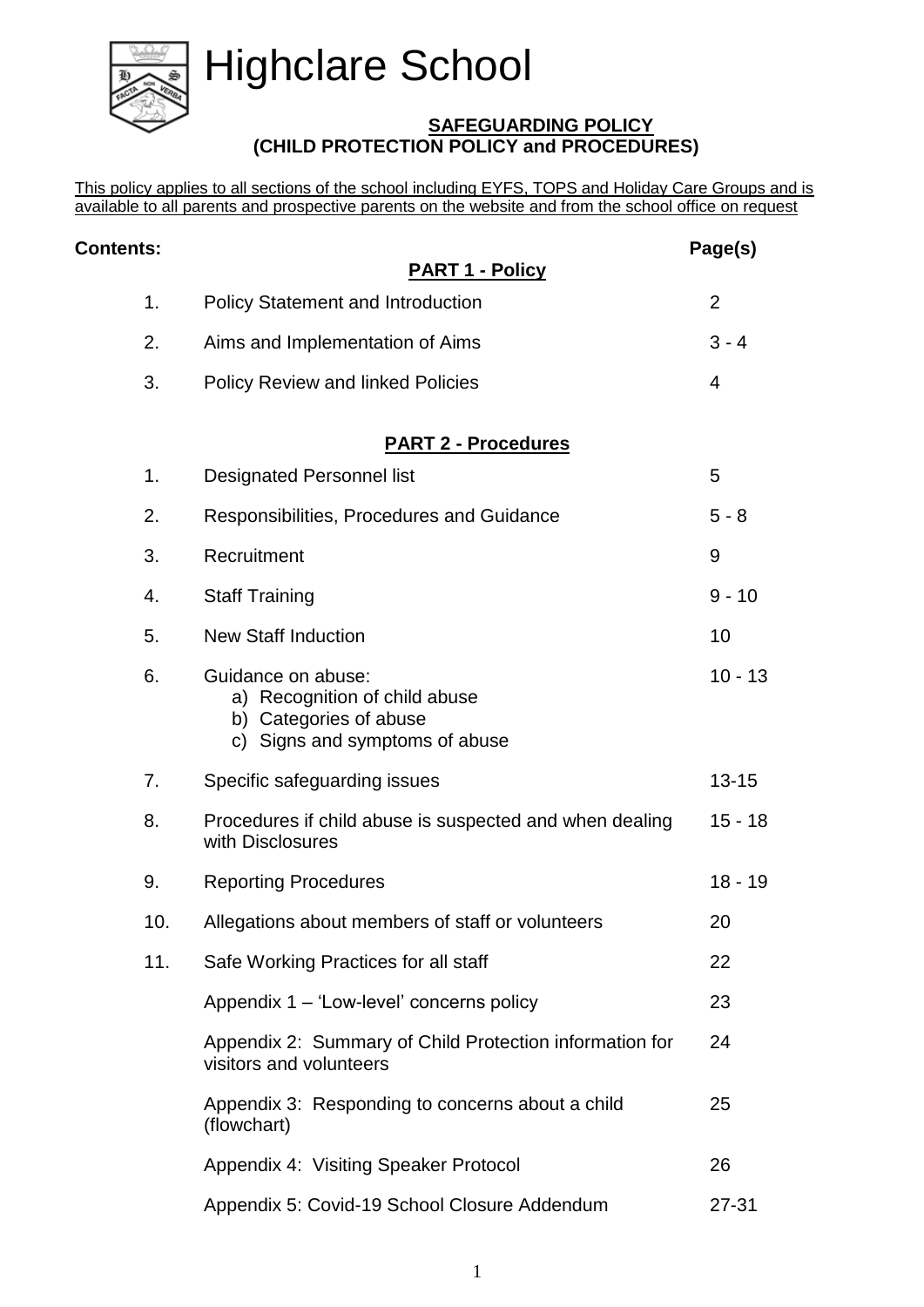#### **PART 1 - Policy**

This policy takes account of guidance issued by the Secretary of State - Keeping Children Safe in Education (September 2021 ), Sexual Violence and sexual harassment between children in schools and colleges (September 2021),Working Together to Safeguard Children 2018, Children Missing in Education (September 2016),Coronavirus (COVID-19): Safeguarding in schools, colleges and other providers (May 2020), Prevent duty guidance for England and Wales (July 2015), The Prevent Duty: Departmental advice for schools and childminders(June 2015), The use of social media for on-line radicalisation (2015), current ISI Regulatory Standards and Birmingham Health Education Service – Safeguarding and Child Protection Training for Designated Safeguarding Leads.

#### **1. INTRODUCTION**

- (a) Safeguarding and promoting the welfare of children is defined as: protecting children from maltreatment; preventing impairment of children's mental and physical health or development; ensuring that children grow up in circumstances consistent with the provision of safe and effective care and taking action to enable all children to have the best outcomes.
- (b) Highclare School fully recognises its legal duty to work with other agencies in protecting children from harm and responding to abuse in accordance with *National and Birmingham documentation (www.birmingham.gov.uk)*. DBS checks and safer recruitment procedures are followed for the appointment of **all** staff (see staff recruitment procedures). All staff and volunteers, whether part time or full time, undergo child protection training (level 1) every three years; the Head, all Designated Safeguarding Leads, EYFS co-ordinators and manager of TOPS (out of school care) and Nominated Governor undergo child protection and inter-agency training (level 2) every two years. Appropriate child protection checks and procedures, as detailed in the current regulatory requirements for independent schools, apply to any staff employed by another organisation and working with pupils in school or on another site. All members of staff, including temporary and supply staff, and volunteers are made aware of child protection and safeguarding procedures and must know the name of the designated contacts on each site, the Designated Safeguarding Lead and the Nominated Governor who represents the Governors, who are collectively responsible for Child Protection in the school. Parents can feel confident that procedures are in place to ensure that all teaching and support staff and voluntary helpers appointed are suitable to work with children.
- (c) At Highclare School we recognise that when a child has a social worker, it is an indicator that the child is more at risk than most pupils. This may mean that they are more vulnerable to further harm, as well as facing educational barriers to attendance, learning, behaviour and poor mental health. We take these needs into account when making plans to support pupils who have a social worker. Staff are made aware of any child who has a social worker so that support can be offered and progress monitored as necessary.
- (d) Children's safety, happiness and health are at the core of the school's philosophy. Although the prime focus of the school is to secure the best educational provision for each child, we are committed to the highest standards in protecting and safeguarding the children entrusted to our care at all times. All the children at Highclare School are taught about safeguarding, including online, through various teaching and learning opportunities. Children are taught to recognise when they are at risk and how to get help if they need it. Children are helped to feel secure and know that there are adults in the school whom they can approach if they are worried and know that they will be listened to. They are made aware of the name of the Designated Child Protection Person contact for their area of school. The same principles apply to all policies which protect and safeguard children, e.g. child protection, safe recruitment, antibullying, behaviour and discipline, e-safety, use of mobile devices, health and safety, and first aid.
- (e) We will ensure that arrangements are in place for:
	- all reasonable measures to be taken to minimise the risks of harm to children's welfare
	- All appropriate actions to be taken to address concerns about the welfare of a child, or children, working to agreed local policies and procedures in full partnership with other local agencies. Highclare School follows the procedures of **Birmingham Safeguarding Children Partnership (April 2019)** and the framework for **Early Help Assessment (EHA).**
	- all persons working at this school to be made aware of this policy
	- All staff to read and understand Keeping Children Safe in Education (September 2021) Part 1 and Annexe B of the document.
- (f) **Early Years Provision** -Within the EYFS Settings there are designated contacts (see below), who should liaise with Deputy DSL on site. The Designated Safeguarding Lead would inform Ofsted of any serious allegations of harm or abuse, by any person living, working or looking after children at the premises (whether that allegation relates to harm or abuse committed on the premises or elsewhere), or any other abuse which is alleged to have taken place on the premises, and of the action taken in respect of these allegations. The school would inform Ofsted of the above as soon as is reasonably practicable, but at the latest, within fourteen days.
- (g) This policy is displayed on the school's website [www.highclareschool.co.uk/introduction/policies](http://www.highclareschool.co.uk/introduction/policies)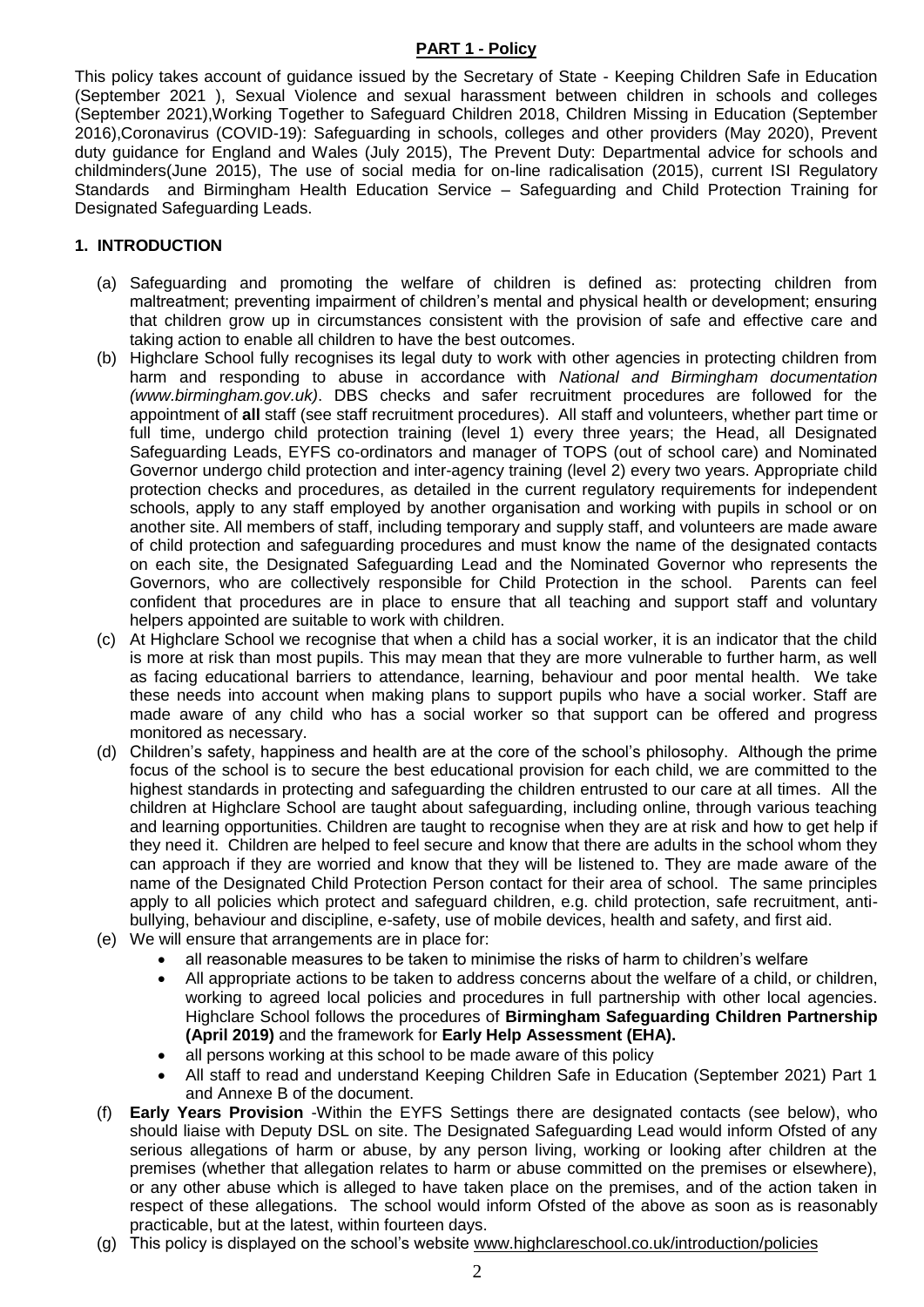#### **2. AIMS AND IMPLEMENTATION OF AIMS**

In order to protect our children, we aim to:

- (a) Create an atmosphere where all our children can feel secure, valued and listened to. Clarify and uphold standards of behaviour for staff and pupils
- (b) Recognise signs and symptoms of abuse and continue to develop staff awareness of the potential risks and vulnerabilities their pupils face
- (c) Respond quickly and effectively to cases of suspected abuse and to requests for information from external agencies without investigation or demur.
- (d) Reduce the potential risks pupils may face of being exposed to violence, extremism, exploitation, discrimination or victimisation
- (e) Safeguarding issues will be addressed through the PSHCE curriculum, for example issues such as selfesteem, emotional literacy, assertiveness, healthy relationships, online safety, sexting (also known as the sharing of nude and/or semi-nude images or videos) and bullying and cyber bullying.
- (f) Protect children and young people against the messages of all violent extremism including, but not restricted to those linked to Islamic ideology, Far Right ideology and domestic terrorism.
- (g) The School Governors, Headmaster and DSL will assess the level of risk within the School and put actions in place to reduce that risk. Risk assessment may include consideration of the School's RS curriculum and the use of School premises by external agencies. To this end due diligence checks will be undertaken on all external speakers invited to our School. (See Appendix 4 – protocol on visiting speakers)
- (h) Monitor and support children at risk and, where necessary, design plans to address their needs in school
- (i) Use the curriculum to raise children's awareness, build confidence and skills
- (j) Work closely with parent\carers and support external agencies
- (k) Ensure that all adults within our school who have access to children have been DBS checked in accordance with the legislation
- (l) Promote child support services through PSHCE and display contact information e.g. on Childline and/or the **NSPCC**

#### **PUPILS**

We recognise that some children may be the victims of neglect, physical, sexual or emotional abuse. Staff of the school will often, by virtue of their day to day contact and knowledge of the children, be well placed to identify such abuse and offer support to children in need.

Highclare School teaches young people about the potential dangers of internet use so children and young people in its care are well informed and know how to seek help outside the school. Highclare School co-operates with local authority procedures including the Police, Children's Social Care, the NSPCC and Medical Authorities.

Highclare School ensures that young people are protected from possible abuse from those adults who are responsible for their care in the school, through its procedures for recruitment, through staff training and new staff induction. The staff at Highclare School are informed how to recognise child abuse and what to do if child abuse is suspected.

#### **Talking to Children about Child Protection Issues**

- Children are encouraged to talk to whoever they feel comfortable with.
- Children should know who the named Child Protection Designated Contact is for their part of the school and should feel that the school is the safe place for them.
- Highclare School displays the telephone number for Childline (0800 1111) and the NSPCC 0808 800 5000.
- Highclare School teaches children the safe use of the internet, through PSHCE lessons and other specially arranged sessions, e.g. Assembly.'

#### **STAFF**

Staff adopt an open and accepting attitude towards pupils as part of their responsibility for pastoral care. Safeguarding issues may be addressed through the curriculum as appropriate, especially in personal, social and health education and tutorial time. They hope that parents and pupils feel free to talk about any concerns and see school as a safe place if there are any difficulties at home. Pupils' worries and fears will be taken seriously if they seek help from a member of staff. However, staff cannot guarantee confidentiality if concerns are such that referral must be made to the appropriate agencies in order to safeguard the child's welfare.

Staff who observe injuries, which appear to be non-accidental or significant change in a pupil's behaviour, or who are told anything significant related to child protection by a pupil must report their concerns immediately to the Designated Safeguarding Lead. A factual written record will be made. If abuse or neglect is suspected, they are required to inform the Designated Safeguarding Lead promptly. School staff do **not** carry out investigations themselves, nor decide whether children have been abused. Concerns must be referred to the Designated Safeguarding Lead, who will contact the specialist agencies. Accurate records relating to child protection are kept secure and separate from other records by the Designated Safeguarding Lead.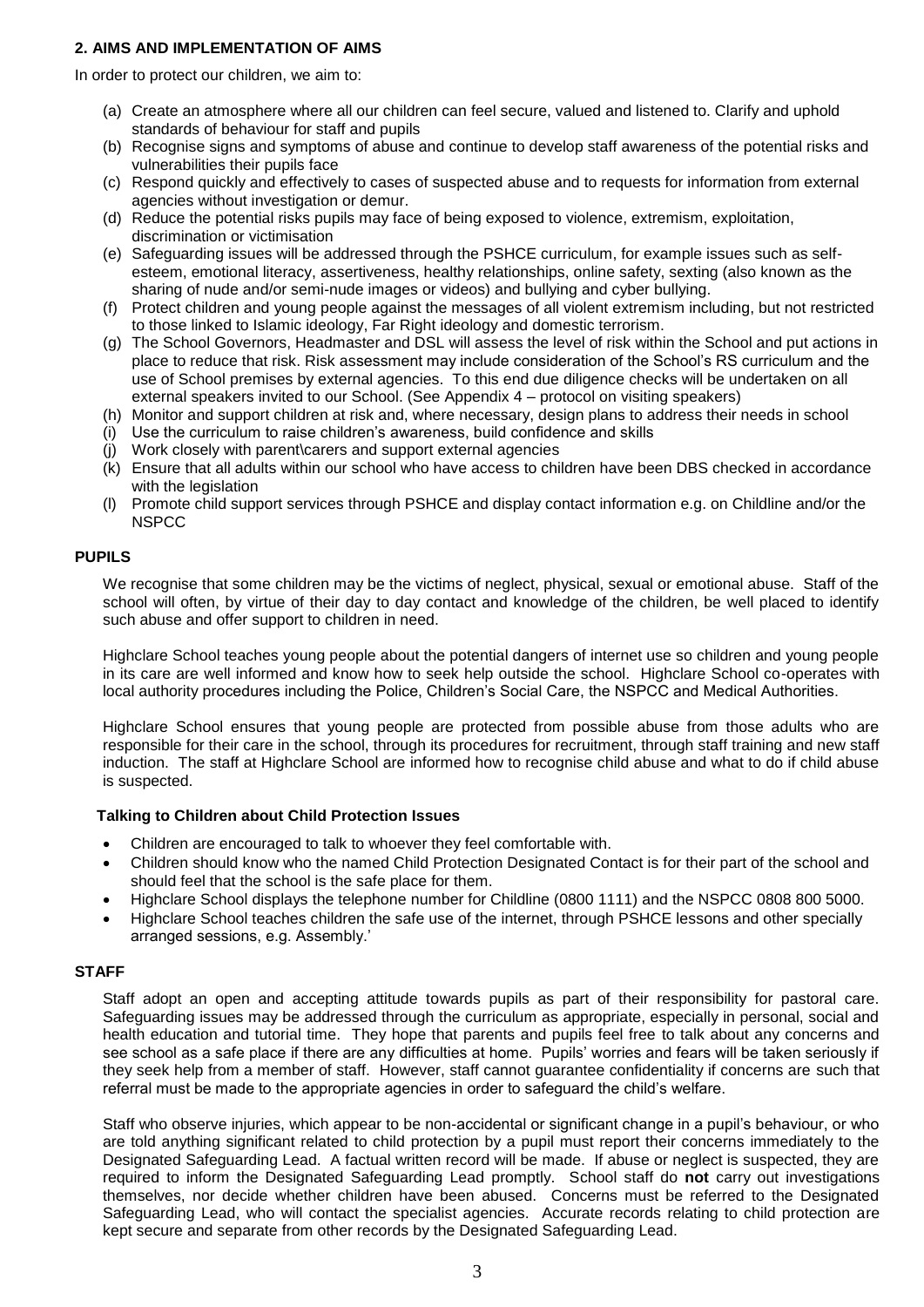All staff at Highclare School are aware that mental health problems can, in some cases, be an indicator that a child has suffered or is at risk of suffering abuse, neglect or exploitation. School staff are not expected or trained to diagnose mental health conditions or issues, but may notice behaviours that may be of concern. Where staff have a mental health concern about a child that may also be a safeguarding concern, they should raise the issue by information the designated safeguarding lead or a deputy [see the Designated Personnel list in Part 2, page 5 of this document].

#### **PARENTS AND CARERS**

- (a) Parents and carers will be made aware of the school policy through published information. Parents and carers need to be informed that in certain circumstances there may be a need to contact other agencies without first notifying them. This decision will be made in partnership between Education Services and Social Care Services. It will be made clear that this is a legal obligation and not a personal decision, the procedures having been laid down by Birmingham Safeguarding Children's Board.
- (b) Parents should be aware that there may be some occasions when they will not be notified about a decision relating to their child. This is because schools act in the best interests of the child. *Our first priority is your child's welfare and therefore there may be occasions when our concern about your child means that we have to consult other agencies even before we contact you. The procedures we follow have been laid down by the Birmingham Safeguarding Children Board. If you want to know more about this procedure, please speak to the Head.*
- (c) A copy of the School's policy and procedures is available to all parents, carers and children on our website and from the school office on request.

#### **VISITORS AND VOLUNTEERS**

A summary of Child Protection Information for Visitors and Volunteers and the name of the DSL is displayed for the information of visitors to the school on all sites. (Appendix 2). All volunteers will be provided with child protection training at their induction.

#### **MOBILE DEVICES / CAMERAS (see Mobile Device Policy)**

Effective guidance is in place to avoid the use of mobile devices / cameras causing unnecessary disruptions and distractions within the school, and to ensure effective safeguarding practice is promoted to protect against potential misuse. In the interests of equality, and to further promote safety, the guidance applies to any individual who has a mobile device / camera on site, including parents, staff, volunteers and visitors. No personal mobile devices/ cameras should be taken into EYFS - Reception, Pre-School 2 or Pre-School 1 Classrooms under any circumstances. All Staff in the school are only permitted to take photographs of pupils using school cameras or school iPads.

#### **3. REVIEW**

This policy will be monitored by the Head and SLT and updated in accordance with current regulatory requirements.

The Nominated Governor will undertake a range of checks termly, the Chairman of Governors will oversee the central register termly. Their reports will be presented verbally and in writing to the full Governors' meeting each September when their annual review of the school's policy and procedures and the efficiency with which the related duties have been discharged is carried out. Any deficiencies or weaknesses in child protection will be remedied without delay. The Minutes will record this review and subsequent action in detail. The ratified policy and procedures will replace all others and be placed on the school's website.

#### **Related Policies**:

| Mobile Device Policy   | <b>Safer Recruitment</b>                      | <b>Whistleblowing Policy</b>                                                                                             |
|------------------------|-----------------------------------------------|--------------------------------------------------------------------------------------------------------------------------|
| • E-safety Policy      | Policy                                        | (Please note that the NSPCC whistleblowing helpline is                                                                   |
| • Anti-Bullying Policy | • Lost Child Policy                           | available to staff who do not feel able to raise concerns                                                                |
| • Behaviour Policy     | • Code of Conduct for<br>teaching and support | regarding child protection failures internally. Staff can call<br>088 0280285 – line is available from 8:00am to 8.00pm, |
|                        | staff                                         | Monday to Friday and email: help@nspcc.org.uk                                                                            |

| Written by:       | <b>Approved by the Board:</b> | <b>Review Cycle</b> | <b>Most Recent Review</b> |
|-------------------|-------------------------------|---------------------|---------------------------|
| MV/September 2009 | September 2017 (latest)       | Annual              | September 2021            |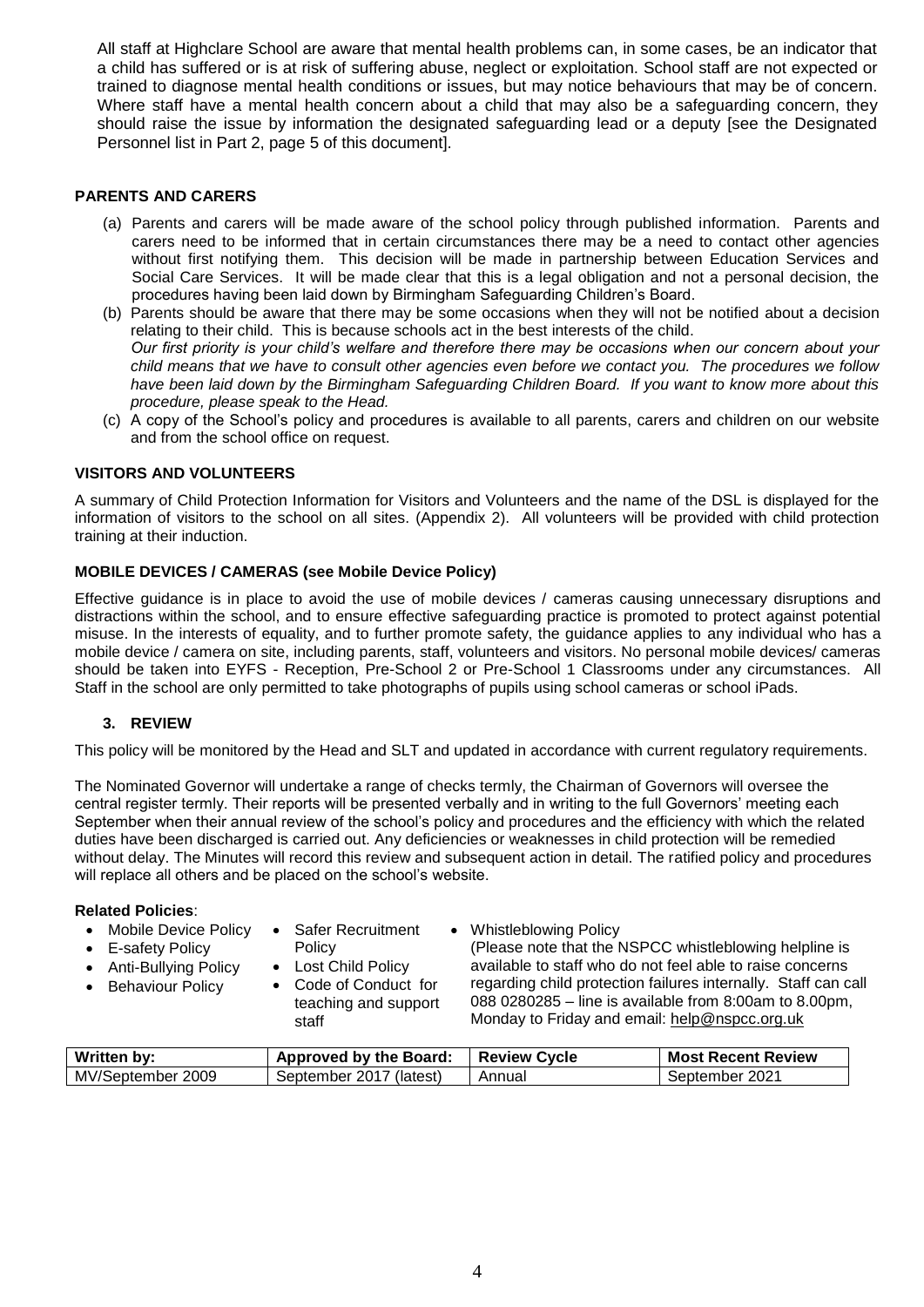#### **PART 2 - Procedures**

#### **DESIGNATED PERSONNEL**

- **Designated Safeguarding Lead (DSL) for Child Protection:**
	- o **Mrs H Good**
- **Deputy Designated Safeguarding Lead in Senior School:**
	- o Mrs S Cassell, Deputy Head: Pastoral (DDSL)
	- o Mr R Linfield, KS3 Coordinator (DDSL)
- **Deputy Designated Safeguarding Leads in Preparatory School:**
	- o Mrs P Bennett, Head of Preparatory School (DDSL)
	- o Mrs J Griffiths, Deputy Head of Preparatory School (DDSL)
	- o Mr P Greenfield, Assistant Head: Highclare Woodfield (DDSL)
	- o Ms J O Quigley, Assistant Head: Highclare St Paul's (DDSL)
	- o Mrs J Harris, EYFS Coordinator (DDSL)<br>
	o Mrs P Mitchell. EYFS Coordinator (DDSI
	- Mrs P Mitchell, EYFS Coordinator (DDSL)
- **Also:**
	- o Dr R Luker, Headmaster (DDSL)

o Chair of Governing Body - Mrs L Flowith (contactable via school office)

Nominated Safeguarding Governor - Mrs S Watson

#### **RESPONSIBILITIES, PROCEDURES AND GUIDANCE**

#### **Role of Designated Safeguarding Lead (DSL).**

The DSL is responsible for the safety, including online safety, of all pupils in the School. The detail of these responsibilities is separated into referrals, training and raising awareness:

#### **Referrals**

- (a) Informing the Head in relation to any allegations against a member of staff.
- (b) Take lead responsibility for promoting educational outcomes by knowing the welfare, safeguarding and child protection issues that children in need are experiencing, or have experienced and identifying the impact that these issues might be having on children's attendance, engagement and achievement at school.
- (c) Liaise with relevant agencies where safeguarding concerns are linked to mental health.
- (d) Receiving child protection concerns from staff. The DSL will make prompt contact with children's social care where there are concerns that a child may be in need of help or at risk and/or with the LADO in relation to allegations against someone working in the school and/or with the police if a criminal offence is suspected. The DSL will also act as a source of support, advice and expertise within the school when making a referral by liaising with relevant agencies i.e. Lead Officer for Child Protection (LADO) tel: 0121 675 1669. All allegations should be reported to the LADO immediately and within one working day at the latest.
- (e) Referral of cases of suspected abuse or allegations to Children's Social Services or relevant investigating agencies and maintaining appropriate links with social services. Consideration is given to making a referral to the Teaching Regulation Agency (TRA) (formerly known as The National College for Teaching and Leadership) where a teacher has been dismissed (or would have been dismissed had he or she not resigned) and a prohibition order may be appropriate, because of 'unacceptable professional conduct', 'conduct that may bring the profession into disrepute', or a 'conviction at any time for a relevant offence.
- (f) Ensuring that any request for information from an external agency for information relating to child protection is met quickly and without investigation or demur.
- (g) Ensuring there is always adequate classroom cover for matters relating to child protection.
- (h) In circumstances where a pupil has not suffered and is not likely to suffer significant harm but is in need of additional support from one or more agencies, the Designated Safeguarding Lead will liaise with Children's Social Care and where appropriate inter-agency assessments will take place as necessary.
- (i) Ensuring school representation at child protection conferences and assisting in the preparations of others for these.
- (j) Lead regular case monitoring reviews of vulnerable children identified within the school. Such reviews must be evidenced by minutes and recorded on CPOMS.
- (k) Informing the Head or Chair of Governors about allegations against staff and contacting the Lead Officer for Child Protection (LADO) for advice. In the absence of the DSL, this will be done by the DDSL.
- (l) Informing the Chair of Governors when allegations and / or child protection concerns are raised about the Head and contacting the LADO for advice. (Tel 0121 675 1669).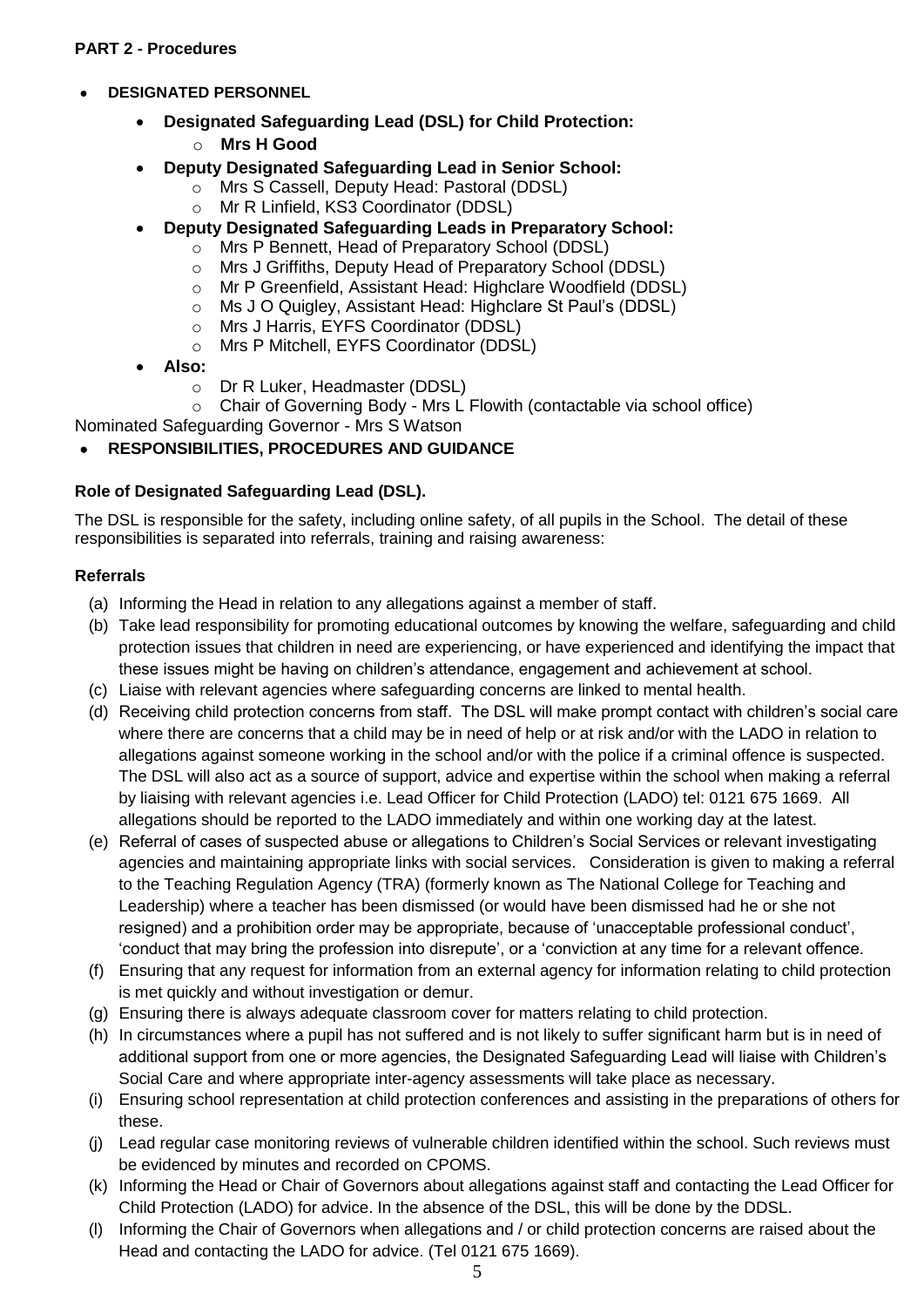- (m) Logging, monitoring, updating and adding relevant material to the document vault on CPOMS (Child Protection Online Monitoring System) and ensuring that records are kept securely and discussed at monthly pupil monitoring meetings.
- (n) As all records are now stored electronically on CPOMS, there is no reason to maintain paper files.
- (o) If a pupil moves from our school, child protection records will be forwarded on to the DSL at the child's new school, with due regard to their confidential nature and in line with current government guidance on the transfer of such records. Direct contact between the two schools may be necessary, especially on transfer from primary to secondary schools. The DSL will record where and to whom the records have been passed and the date of such transfer.
- (p) Be aware of pupils who have a social worker and help promote educational outcomes by sharing the information about the welfare, safeguarding and child protection issues with teachers and school and college leadership staff.
- (q) Where a vulnerable young person is moving to a Further Education establishment, consideration will be given to the student's wishes and feelings regarding their child protection information being passed on in order that the FE establishment can provide appropriate support.
- (r) The DSL will always be available to discuss safeguarding concerns.

**Training** - We will ensure that we facilitate a whole school approach to safeguarding which means that we place safeguarding and child protection at the forefront and ensure that all systems, processes and policies operate with the best interests of the child is at their heart by:

- (a) Recognising how to identify signs of abuse and when it is appropriate to make a referral.
- (b) Ensuring working knowledge of how the Local Safeguarding Board operates, the conduct of a child protection case conference and be able to attend and contribute to these effectively when required to do so.
- (c) Ensuring knowledge of the role of external investigating agencies and contact numbers for them.
- (d) Knowing who to contact for support and advice within the Local Authority.
- (e) Ensuring each member of staff has access to and understands the school's child protection policy especially new or part time staff who may work with different educational establishments. Training (including induction training) will include the staff behaviour policy / Code of Conduct. New staff will be given and must read and understand Part 1 of Keeping Children Safe in Education (2021) and Annexe B.
- (f) Ensuring all staff have induction training and further training every three years covering child protection including online safety and are able to recognise and report any concerns immediately they arise. If at any time there is a risk of serious harm to a child, a referral should be made immediately to children's social care.
- (g) Ensuring that all Designated Staff have updated training every two years, including on-line safety.
- (h) Receiving instruction on keeping detailed, accurate, secure, written records of referrals / concerns via CPOMS.
- (i) Enabling access to resources and any relevant or refresher training courses at least every two years.
- (j) Ensuring that all staff, including EYFS staff, are trained to respond in a timely manner and in a suitable way to inappropriate behaviour displayed by other members of staff or any other person working with children.
- (k) Records of training provided should be accurately maintained.

#### **Raising awareness**

- (a) Ensuring the school's child protection policy is updated as required, reviewed annually and ratified by the Governing Body.
- (b) Ensuring that all policy updates are communicated to other sites and that staff are made aware of them.
- (c) Ensuring parents see a copy of the child protection policy which alerts them to the fact that referrals may be made and the role of the establishment in this – ensure approved policy is placed on the website.
- (d) Ensuring, where a child leaves the establishment, their child protection file is copied for the new establishment as soon as possible but transferred separately from main pupil file, preferably hand delivering it to the Designated Safeguarding Lead for Child Protection if possible, or by registered post if not.
- (e) All staff, whether permanent or temporary, and volunteers who will work with children should be given a written statement about the school's policy and procedures and the name and contact details of the DSL and DDSLs when they start work at the school. This statement makes it clear that all staff have the responsibility to:
	- Provide safe environment in which children can learn
	- Identify children in need of extra help
	- Take appropriate action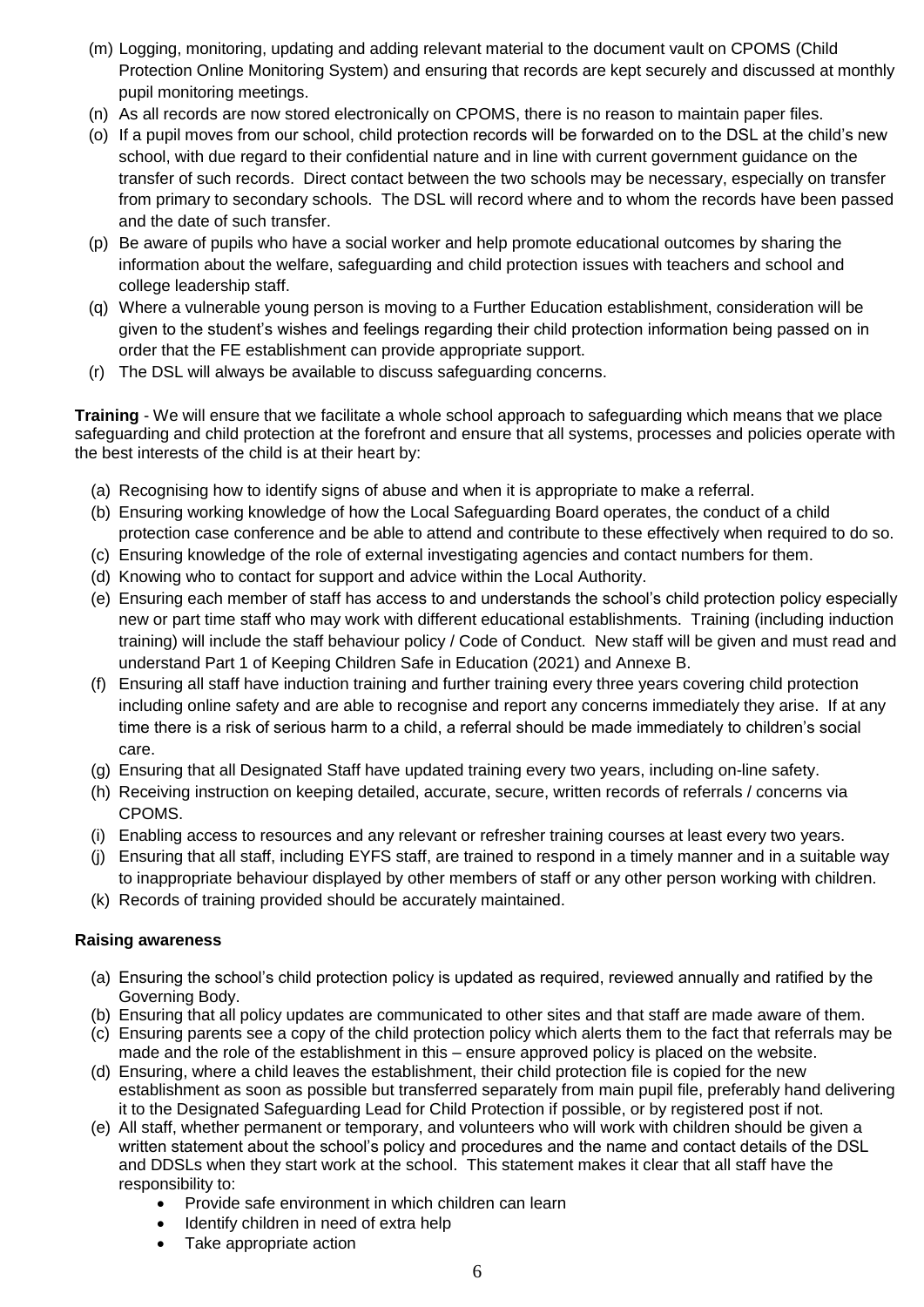- Work with the DSL
- Work with and support other services as needed
- Be aware of systems within the school which support safeguarding
- Have due regard to radicalisation prevention, i.e. prevent pupils from being drawn into terrorism
- (f) Ensuring that any deficiencies or weaknesses reported in the school's policy and procedures are remedied without delay.
- (g) Ensuring that all staff read and are familiar with the Staff Code of Conduct/Behaviour Policy, can identify the DSL and have been provided with a copy of Part 1 of Keeping Children Safe in Education (2020)

# **The Deputy Designated Safeguarding Lead on each site of the school will:**

- Take the lead responsibility for safeguarding all children on their site, liaising with the Designated Safeguarding Lead (DSL) and, with other Designated Safeguarding Leads and with external children's agencies as appropriate. If any requests from such external agencies for information are required, it must be given quickly and without investigation or demur whilst keeping the DSL informed.
- Ensure that all staff working in their departments understand the signs and symptoms of abuse, the school's policy and procedures for child protection, channels of referral and confidentiality issues involved in child protection
- Contact the Designated Safeguarding Lead (DSL) and provide all relevant information relating to referrals – this can be via CPOMS or direct, but records should be kept on CPOMS.
- Ensure that parents have an understanding of the responsibility placed on the school and staff for child protection by setting out its obligations in the Parents' Handbook for their department.
- Ensure that policy and procedures are up to date and in line with those on other sites in the school.
- Act for the DSL in the event of absence and inform the Chair of Governors should there be any allegation of abuse involving the Head.
- Ensure that any deficiencies or weaknesses in the school's child protection procedures are remedied without delay.
- The DDSL will always be available to discuss safeguarding concerns.

# **Role of Governors**

The responsibility for compliance with the regulations and standards for safeguarding fall on the governing body.

Governors must ensure that:

- The school has a safeguarding/child protection policy in accordance with current government law and regulatory requirements, is updated, reviewed and ratified by the full Board of Governors annually.
- The child protection policy is made available to parents of pupils and prospective pupils on the school's website.
- There is a nominated governor who will liaise with the Designated Safeguarding Lead on safeguarding issues, scrutinise a range of practices termly and provide an annual report to Governors to assess the efficiency with which child protection duties are discharged.
- The school has a written recruitment policy statement including safe recruitment procedures to be operated for every appointment and all appropriate checks are carried out on governors, staff and volunteers who will work with children, including barred list / enhanced DBS disclosure. ( Details in Safe Recruitment policy)
- The school has disciplinary procedures for dealing with allegations of abuse against members of staff and volunteers that comply with current legislation and guidance.
- The school has one Designated Safeguarding Lead, 2 Deputy Designated Safeguarding Leads for the other sites and designated co-ordinators for EYFS pupils, and one for TOPS (out of school care).
- That appropriate time is made available to the DSL to allow them to undertake their duties.
- The school will fund training at level 1 every 3 years for staff and at level 2 including inter-agency training every two years for the Designated Team and sufficient time for staff to discharge child protection duties.

The review of the school's child protection policy and procedures is carried out by the full Board of Governors annually in September. The Nominated Governor for child protection will check a range of regulatory requirements each term and liaise with all the Designated Safeguarding Leads and staff throughout the year. The Chair of Governors will regularly check entries on the single central register ensuring that all checks are in accordance with current regulations. The reports of these checks will be presented verbally and in writing to the full Governing Body for the annual review of Child Protection procedures and the efficiency with which duties are discharged. If any deficiencies or weaknesses are noted, remedial measures will be put in place without delay. Evidence of the discussion and any recommendations made will be recorded in the Minutes of the Governors' Meeting.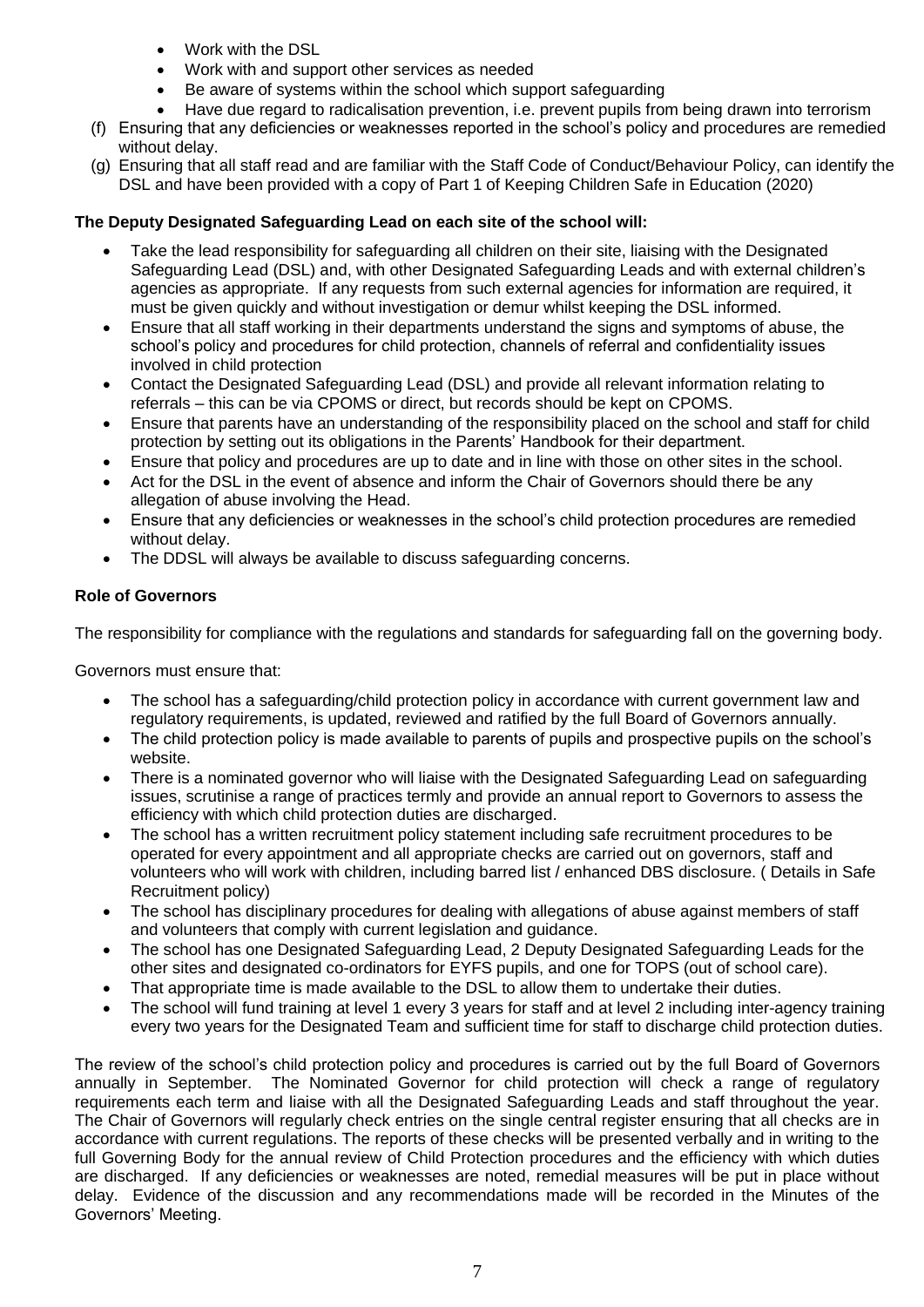# **The Role of the Head**

The implementation of policies and monitoring of outcomes are the responsibility of the Head, aided by the SLT and Designated Safeguarding Lead and Deputy Designated Safeguarding Leads. The Head will ensure that:

- The school has policies and procedures for handling cases of suspected abuse, including allegations against staff and volunteers, which are consistent with Government legislation, the Birmingham Safeguarding Children Board Child Protection Procedures and current Independent School Regulatory Standards.
- The child protection policy and all associated policies and procedures are readily available to staff and volunteers and are regularly updated.
- Safe recruitment procedures are followed for each appointment in line with current law and regulations.
- All legal checks are carried out on new staff, governors, volunteers who work with children in accordance with current regulatory requirements and a log is kept of all checks.
- Any person, whether employed, contracted, a volunteer or student who is found to be unsuitable to work with children and whose services will no longer be required will be reported to the DBS, and Ofsted for EYFS, within 14 days of that person leaving the school (PO Box 181, Darlington, DL1 9PA Tel: 01325 953 795) Compromise agreements cannot apply in these cases.
- Checks for prohibition from teaching on all new staff including peripatetic and EYFS teachers (for age 3 and above), and backdated checks on staff employed since April 2012, have been carried out in line with DfE guidelines.
- The school has a Designated Safeguarding Lead and a team of Deputy Designated Safeguarding Leads with responsibility for leading for child protection on each site to provide advice, support staff and work with external agencies and provide sufficient time and funding for them to discharge their duties efficiently. All staff with safeguarding responsibilities will have their role included in their Job Specification.
- Appropriate training for staff takes place every three years in line with advice from BSCP.
- appropriate training for Designated Safeguarding Lead takes place every two years in line with advice from LSCB,
- Suitable advice is given to alert staff and volunteers to signs and symptoms of possible abuse and what to do if they have concerns or suspicions and regular informal updates are provided by the DSL to staff for example via e-bulletins and staff meetings.
- Engender a culture where staff, and volunteers feel able to raise concerns about aspects of poor or unsafe practice with regard to children.
- Ensure that the DSL and DDSLs respond to requests for information on child protection matters from external agencies are dealt with quickly and without investigation or demur.
- Ensure parents of pupils and prospective pupils can obtain the school's child protection policy on the website and that they are informed that it is the School's legal duty to report any concerns we may have about their child.
- That any deficiencies or weaknesses in the school's child protection policy and procedures are remedied without delay.
- The Chair of Governors is informed when allegations and / or child protection concerns are raised about the DSL and will contact LADO (for advice.) (Tel 0121 675 1669)

# **The role of all staff within the school**

Anyone can make a referral. Staff are aware that they should not assume that somebody else will take action and that they have a responsibility to share information which may be critical in keeping children safe. Staff are aware that anyone can make a referral and that the safeguarding of children is everyone's responsibility.

All staff are under a general legal duty to:

- Protect children from abuse
- Be aware of the terms and procedures in this policy and to follow them.
- Know how to access and implement the procedures in this policy, independently if necessary.
- Keep a sufficient record of any significant complaint, conversation or event in accordance with the policy.
- Report any matters of concern to the Designated Safeguarding Lead immediately.

All staff have a responsibility to:

Provide a safe environment in which children can learn.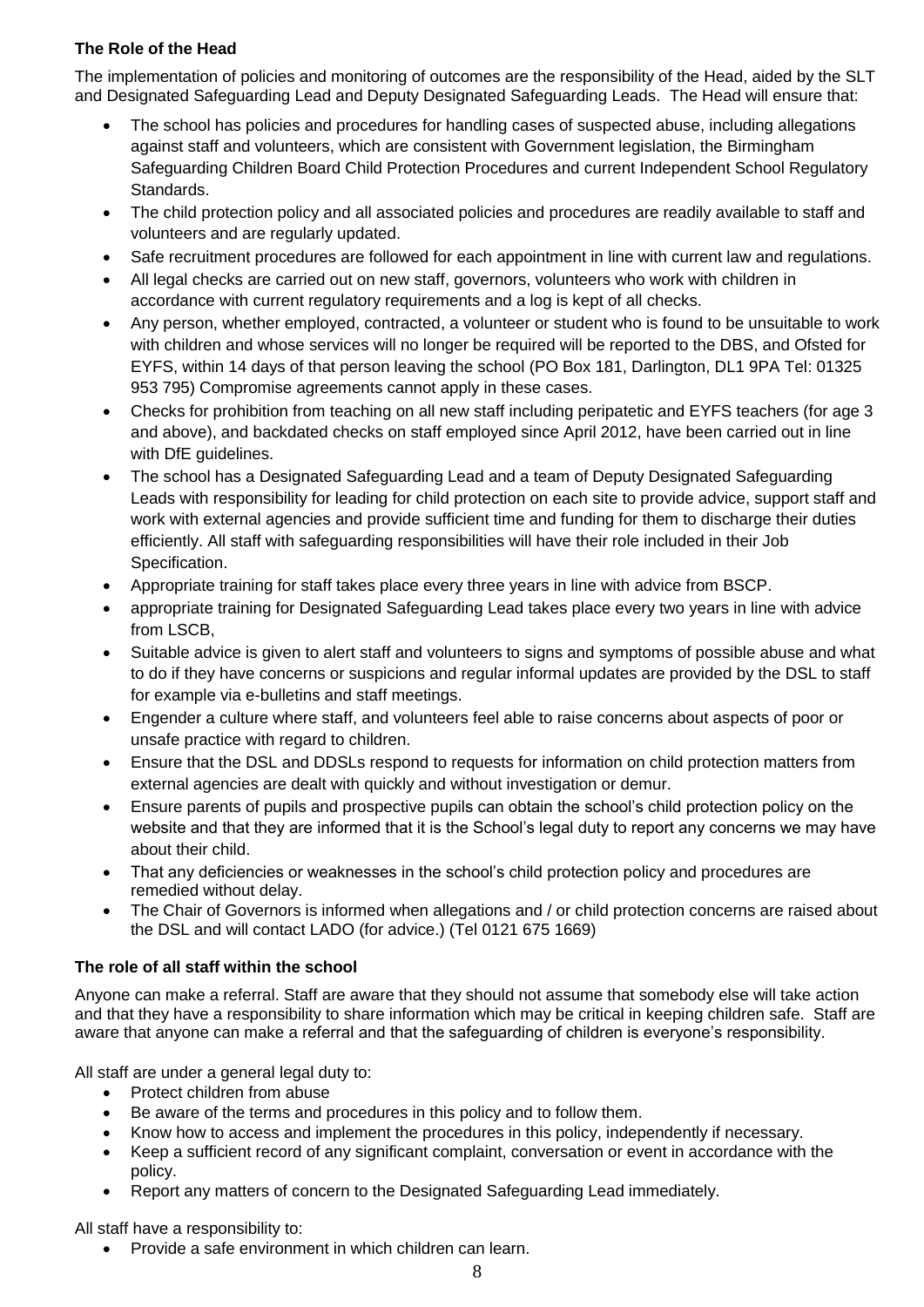- Identify children who may be in need of extra help.
- Take appropriate action.
- Have due regard to radicalisation prevention i.e. to prevent pupils from being drawn into terrorism.

All staff will also ensure that they:

- Have read and understood Keeping Children Safe in Education Part 1 and Annexe B.
- Know the names of the Designated Safeguarding Lead for child protection in the school.
- Read the child protection policy each September and on commencing their contract with the school and when it is updated in accordance with regulatory requirements.
- Know and implement the school's policy and procedures on child protection.
- Know how they must respond to allegations of abuse against adults in the school.
- Are alert to the signs of harm and abuse of pupils in the school.
- Attend induction meetings on child protection.
- Take into account the school's Equal Opportunities Policy when discharging their duties.
- Ensure that if any deficiencies or weaknesses in the school's child protection procedures are noted, they are reported to the DSL for remedial action to be taken as necessary.
- Provide the DSL or DDSL with the names of pupils involved when organising residential visits for pupils to ensure awareness of essential information relating to the care of these pupils whilst away from school.
- Are aware of day-to-day safe working practices in school.
- Take account of any present gender imbalance in the school's safeguarding arrangements.

#### **Recruitment – see also the school's Safe Recruitment Policy and Procedures**

The guidance in KCSIE (Part Four) should be followed where it is alleged that anyone working in the school that provides education for children under 18 years of age, including supply teachers and volunteers has:

- Behaved in a way that has harmed a child, or may have harmed a child;
- Possibly committed a criminal offence against or related to a child;
- Behaved towards a child or children in a way that indicates he or she may pose a risk of harm to children; or
- Behaved or may have behaved in a way that indicates they may not be suitable to work with children.

Highclare School recognises that all vacancies in a school, whether teaching or non-teaching positions, represent an opportunity for unsuitable people to seek employment to gain access to children, including governors, volunteers, supply teachers and agency staff. Highclare School adopts all the recommendations of the DfES publication 'Safeguarding Children and Safer Recruitment in Education' (April 2011) and the Disclosure and Barring Service. At all points during the recruitment and selection process those members of staff responsible for the procedures will be vigilant in the need to help, deter, reject or identify people who might be unsuitable to work with children.

Highclare School includes the following sentence in all job information in response to enquiries for specific jobs.

*'The School is committed to safeguarding and promoting the welfare of children and young people and expects all staff and volunteers to share this commitment. Offers of employment are subject to checks with the barred list, receipt of an enhanced DBS, verification of qualifications and medical fitness to carry out the post. In addition, two independent, professional references will be required before any appointment is made and further checks for the central register will include identity, right to work in the UK and an overseas check if needed.'*

Highclare School looks into career history, questions any gaps in employment and ascertains the reasons for an applicant leaving previous employment.

At least one person on an interviewing panel must have undertaken the on-line training provided through the DfE. For full details, see Staff Recruitment Policy and Procedures.

#### **Staff training**

- The DSL, Deputy DSL and all designated staff responsible for Child Protection must be trained in Child Protection and receive Level 2 training, including Prevent training, local Inter-agency training and attend refresher training at two yearly intervals.
- All other staff working with children will receive appropriate child protection training which will be kept up to date by refresher training every three years.
- All staff and volunteers must be provided with induction training that includes child protection
- Temporary staff and voluntary staff who work with children are made aware of the school's arrangements.
- A signed register will be taken on every training sessions and a written record kept of all staff child protection training by the HR Manager.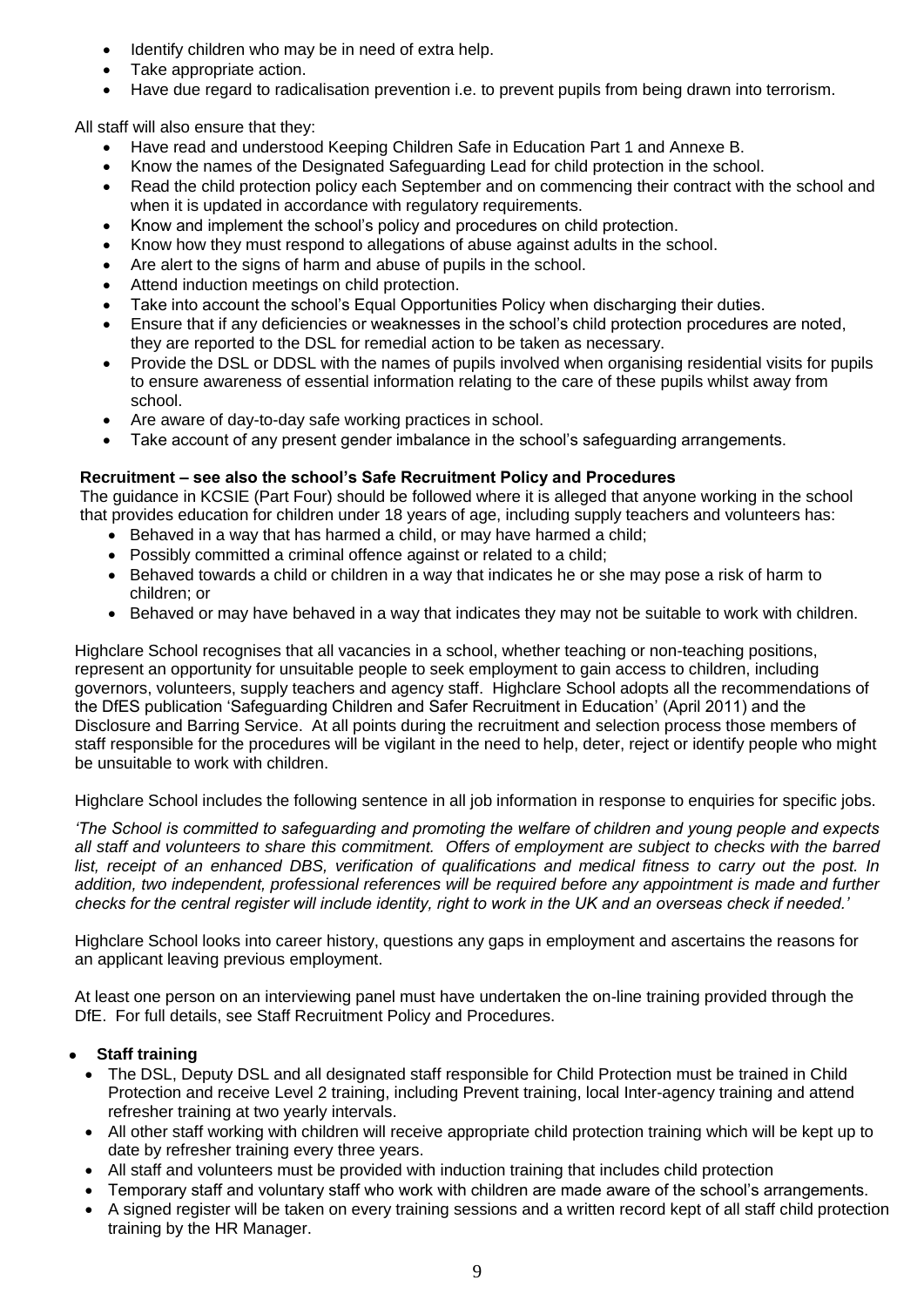| <b>Child Protection Training</b>           |                      |                        |                                     |  |  |  |
|--------------------------------------------|----------------------|------------------------|-------------------------------------|--|--|--|
| <b>Staff\Governors</b>                     | <b>Core Training</b> | <b>Latest Training</b> | By whom                             |  |  |  |
|                                            | (if applicable)      | <b>Update</b>          |                                     |  |  |  |
| Child Protection Governor <sup>1</sup>     | Nov 2008             | Jan 2021               | Services for Education (Birmingham) |  |  |  |
| Headmaster                                 | Oct 2014             | Sept 2020              | Services for Education (Birmingham) |  |  |  |
| Designated Safeguarding Lead               | Sept 2017            | Sept 2021              | Services for Education (Birmingham) |  |  |  |
| DDSL (Deputy Head of Senior School:        | <b>June 2021</b>     |                        | Services for Education (Birmingham) |  |  |  |
| Pastoral                                   |                      |                        |                                     |  |  |  |
| DDSL (Head of Preparatory School)          | Oct 2015             | Sept 2021              | Services for Education (Birmingham) |  |  |  |
| DDSL (Assistant Head Highclare Preparatory | Sept 2019            |                        | Services for Education (Birmingham) |  |  |  |
| School: St Paul's)                         |                      |                        |                                     |  |  |  |
| DDSL (Assistant Head Highclare Preparatory | Sept 2017            | Sept 2021              | Services for Education (Birmingham) |  |  |  |
| School: Woodfield)                         |                      |                        |                                     |  |  |  |
| DDSL (KS3 Coordinator)                     | <b>June 2021</b>     | n/a                    | Services for Education (Birmingham) |  |  |  |
| DDSL (Deputy Head of Preparatory School)   | Sept 2017            | <b>July 2021</b>       | Services for Education (Birmingham) |  |  |  |
| EYFS/TOPS designated contact               | March 2017           | <b>March 2021</b>      | Services for Education (Birmingham) |  |  |  |
| EYFS/TOPS designated contact               | Sept 2019            | Sept 2021              | Services for Education (Birmingham) |  |  |  |
| All Teaching and Support staff             | Autumn 2015          | Autumn 2021            | Hays Safeguarding On-line (annual)  |  |  |  |
| (by individual name)                       | (ongoing)            |                        |                                     |  |  |  |
| Teaching and support staff (new)           |                      | <b>Induction</b>       | In house training - DSL             |  |  |  |

# **New Staff Induction**

All staff must read and understand Part 1 of KCSIE (including Annexe B). This applies not only to new staff but also to those already in post in April 2014 when KCSIE was first introduced. Each time Part 1 of KCSIE is updated by the DfE, existing staff will be updated to take account of, in particular, the introduction of *Prevent* in July 2015, or the recognition of additional types of abuse, as outlined in KCSIE in September 2018.The School will also ensure that steps are taken to ensure that all staff *understand* key information. This applies to both incoming and existing staff as at September 2021. All staff new to the school will be given specific training to ensure that they have a full understanding of the school's procedures for child protection. This training will also include the school's policy on procedures to promote safe working practice and to avoid false allegations of inappropriate behaviour by the member of staff and what to do if the allegation is against an employee of the school. All new members of staff will be given full documentation to assist them to recognise signs of abuse, how to respond to a pupil who seeks to reveal incidents which are child protection concerns and what to do following such revelation (see: (d) Reporting Procedures) Training will be given to all peripatetic staff and Sixth Form mentors of younger pupils.

Induction training for staff will include:

- Help in understanding roles and responsibilities
- Information about emergency evacuation procedures
- Safeguarding and child protection (including online safety) and information about the identify and role of the DSL(s)
- The staff code of conduct policy including the whistleblowing procedure and the acceptable use of technologies policy, the School Behaviour Policy and information on the School's safeguarding response to children who go missing from education
- Health and safety issues.

#### **Guidance on abuse:**

#### **a) Recognition of Child Abuse**

Child abuse can be physical, sexual, emotional or neglect. Recognition of signs and symptoms is dependent upon professionals being open to the possibility of non-accidental injury or other forms of abuse and sharing possible concerns.

It is the responsibility of staff to report concerns, not to decide whether it is child abuse or not.

The warning signs:

- No single symptom or sign is sufficient to confirm that abuse is taking place.
- Highclare School provides all staff with written documentation, produced by Birmingham City Council, which informs them of the indicators of child abuse.

All staff have a duty to safeguard children from abuse. This relates to the protection of children up to the age of eighteen from abuse and neglect by parents, others with parental responsibility, guardians, adult visitors to the

 $\overline{a}$  $<sup>1</sup>$  All Governors are briefed on a monthly basis and annually when the Safeguarding Report is delivered to them by the DSL</sup>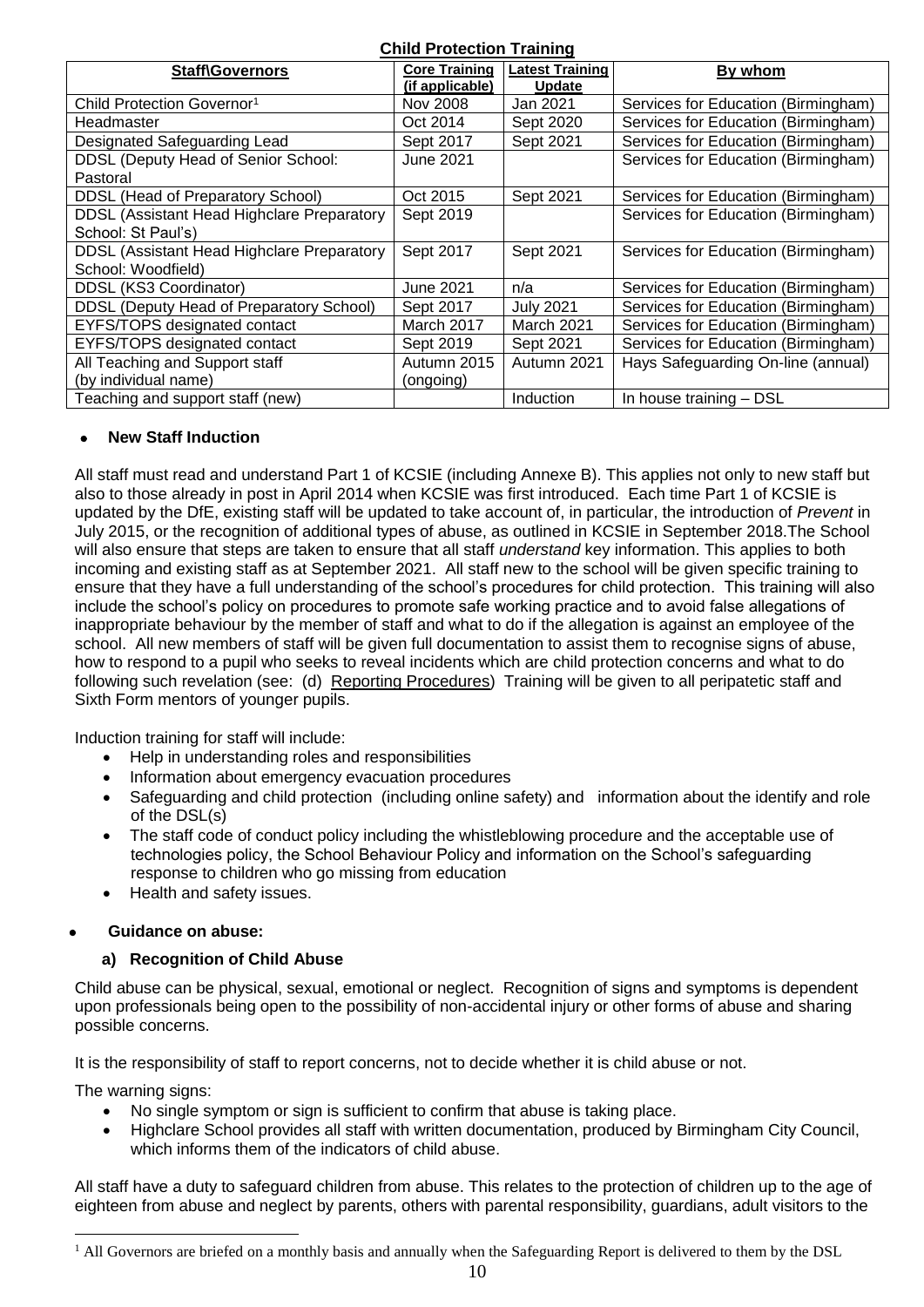school, other responsible adults or other children. The school ensures that its care for the safety of pupils is upheld by requesting sight of and keeping copies of relevant DBS documentation.

#### **b) Categories of abuse**

- i. **Physical Abuse** Physical abuse may involve hitting, shaking, throwing, poisoning, burning or scalding, drowning, suffocating, or otherwise causing physical harm to a child. Physical harm may also be caused when a parent or carer fabricates the symptoms of, or deliberately induces, illness in a child.
- ii. **Emotional Abuse** Emotional abuse is the persistent emotional maltreatment of a child such as to cause severe and persistent adverse effects on the child's emotional development. It may involve conveying to children that they are worthless or unloved, inadequate, or valued only in so far as they meet the needs of another person. It may feature age or developmentally inappropriate expectations being imposed on children. These may include interactions that are beyond the child's developmental capability, as well as overprotection and limitation of exploration and learning, or preventing the child participating in normal social interaction. It may involve seeing or hearing the ill-treatment of another. It may involve serious bullying causing children frequently to feel frightened or in danger (see Anti-Bullying Policy for procedures), or the exploitation or corruption of children. Some level of emotional abuse is involved in all types of maltreatment of a child, though it may occur alone.
- iii. **Sexual Abuse** Sexual abuse involves forcing or enticing a child or young person to take part in sexual activities, including prostitution, whether or not the child is aware of what is happening.

The activities may involve physical contact, including penetrative (e.g. rape, buggery or oral sex), or nonpenetrative acts. They may include non-contact activities, such as involving children in looking at, or in the production of, pornographic material or watching sexual activities, or encouraging children to behave in sexually inappropriate ways. The involvement of a child in electronic sexual material. Sexual abuse is not solely perpetrated by adult males. It is recognised that women and children can also be abusers.

iv. **Neglect** - Neglect is the persistent failure to meet a child's basic physical and\or psychological needs, likely to result in the serious impairment of the child's health or development. Neglect may occur during pregnancy as a result of maternal substance abuse. Once a child is born, neglect may involve a parent or carer failing to provide adequate food or clothing, shelter, including exclusion from home or abandonment, failing to protect a child from physical and emotional harm or danger, failure to ensure adequate supervision including the use of inadequate carers or the failure to ensure access to appropriate medical care or treatment. It may also include neglect of, or unresponsiveness to, a child's basic emotional needs.

#### **c) Signs and Symptoms**

The following behavioural signs may or may not be indications that abuse has taken place, but the possibility should be considered: Many symptoms of distress can point to abuse, but there may be alternative explanations.

#### **i. Signs of Physical Abuse**

Some types of bruising are particularly characteristic of non-accidental injury, such as:

- Hand slap marks
- **Marks from an implement**
- Pinch or grab marks
- Grip marks especially in a baby as this could indicate that the child has been shaken
- Bruising to breast, buttocks, lower abdomen, thighs and around genital or anal area.
- **Pattern of timing of bruises, e.g. after weekend.** (bruising may be faint or severe as some children bruise more easily than others)

Some accidental injuries may also be significant if children had had accidents because they have not been provided with a safe environment. This will link with neglect. Other injuries that may be significant include:

- Burns especially inside the mouth, inside of arms, on genitals
- Scalds especially where child appears to have been 'dipped' in a hot bath
- Cigarette burns or burns with an object, e.g. iron
- Bite marks
- Evidence of old or repeated fractures
- Torn skin inside the upper lip (frenulum) of a baby
- Unexplained, recurrent injuries even if initially they seem accidental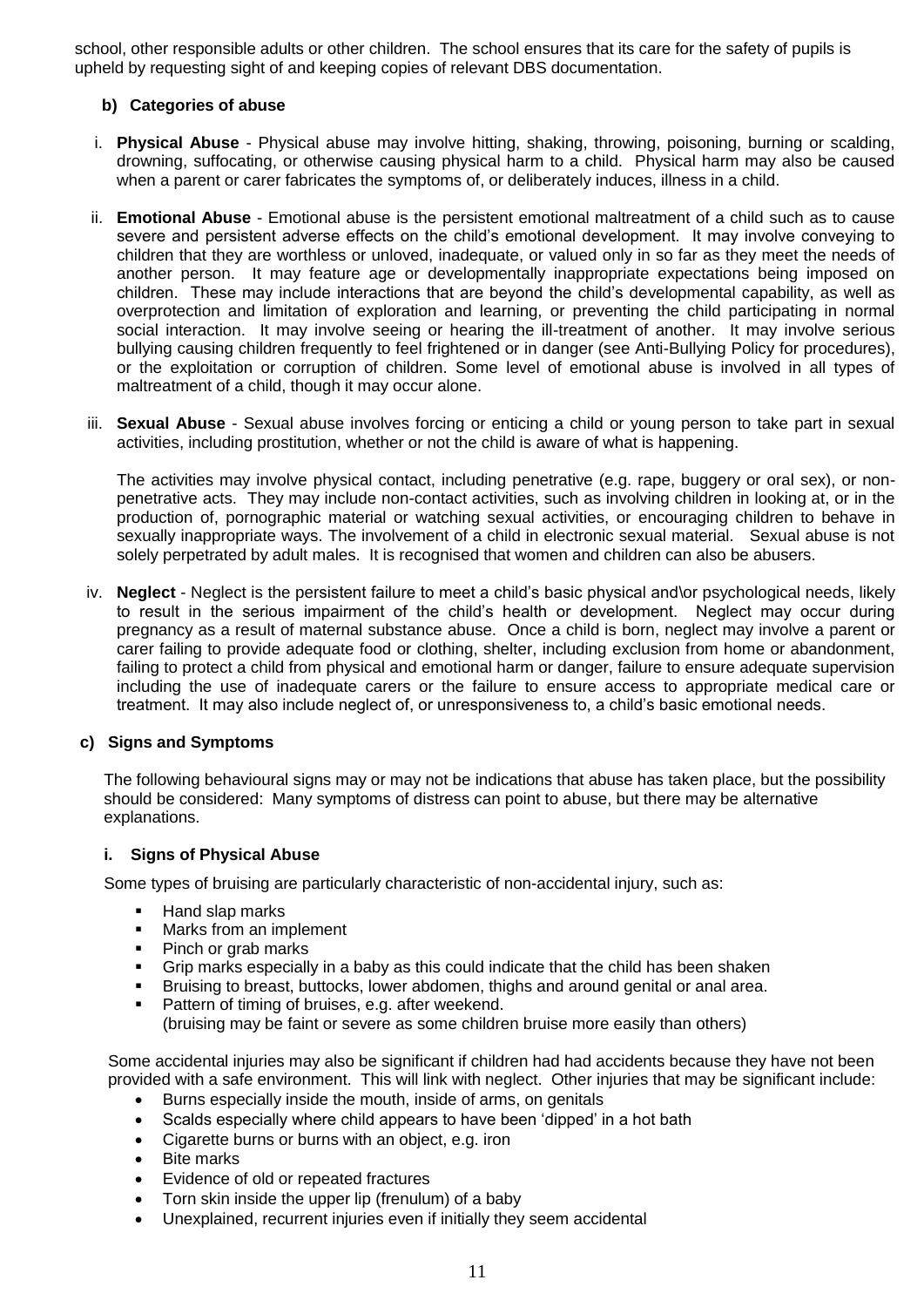The parents or child reaction to the injury can also be significant including

- Refusal to discuss injury or improbable explanation
- Untreated injuries, refusal to accept medical help

The child's behaviour can also be significant including

- Shrinking from physical contact
- Jumping at unexpected loud noises
- Unwilling to undress for PE, swimming etc.
- Unwilling to go home at the end of the day
- Panic/fear of school contacting parents if child misbehaves
- Running away from home

# **ii. Signs of Emotional Abuse**

Emotional abuse can occur by itself but physical abuse, sexual abuse and neglect cannot be separated from emotional abuse. A child who is being emotionally abused may show some of these signs:

- **•** Continual self-deprecation
- Fear of new situations<br>Representate amotions
- Inappropriate emotional responses to painful situations
- Self-harm, mutilation, cutting, biting
- **Compulsive stealing / scrounging**
- Drug / solvent abuse
- Obsessive rocking / thumb sucking
- Air of detachment, social isolation no friends. If siblings attend same school they tend to just play with siblings
- Child who doesn't trust anyone
- **Desperate attention seeking behaviour, desperate to please / seek approval**
- **Fightened child, overly compliant or watchful attitude**
- **Developmental delay**
- **Eating disorders**
- **•** Depression, withdrawn
- **Sleep disturbances**

Many symptoms are common to all types of abuse. Emotional abuse will always be present with one of the other categories.

Some symptoms will be part of children's behaviour – you know your children so look for changes and patterns of change. Talk to other members of staff – gather information and monitor.

#### **iii. Signs of Possible Sexual Abuse**

- Any allegations made by a child concerning sexual abuse.
- Child with excessive preoccupation with sexual matters, and detailed knowledge of adult sexual behaviour, or who regularly engages in age-inappropriate sexual play.
- Sexual activity through words, play or drawing.
- Child who is sexually provocative or seductive with adults.
- **Inappropriate bed-sharing arrangements at home.**
- Severe sleep disturbances with fears, phobias, vivid dreams or nightmares; sometimes with overt or veiled sexual connotations.
- Eating disorders Anorexia, Bulimia

#### **iv. Signs of Neglect**

Neglect differs from other forms of abuse in that there is rarely a single incident or crisis which draws attention to the family. It is repeated, persistent neglectful behaviour which causes incremental damage. Therefore, agencies will often have worked with these families for a while before referring the abuse. The most common indicators are:

- The child is left alone or inappropriately supervised
- Failure to provide an adequate diet, e.g. malnutrition, constant hunger/asking for food at school, binge eating/gorging when food available, stealing/hoarding food, taking food from bins, child is underweight,
- Poor parent/child relationship including whether the child's day-to-day life has routines which help them develop security
- Poor peer relationships
- Poor level of stimulation, e.g. withdrawn/over placid, rocking, poor communication skills, poor attendance or non-attendance at preschool or school
- Inappropriate sleeping patterns, e.g. constant tiredness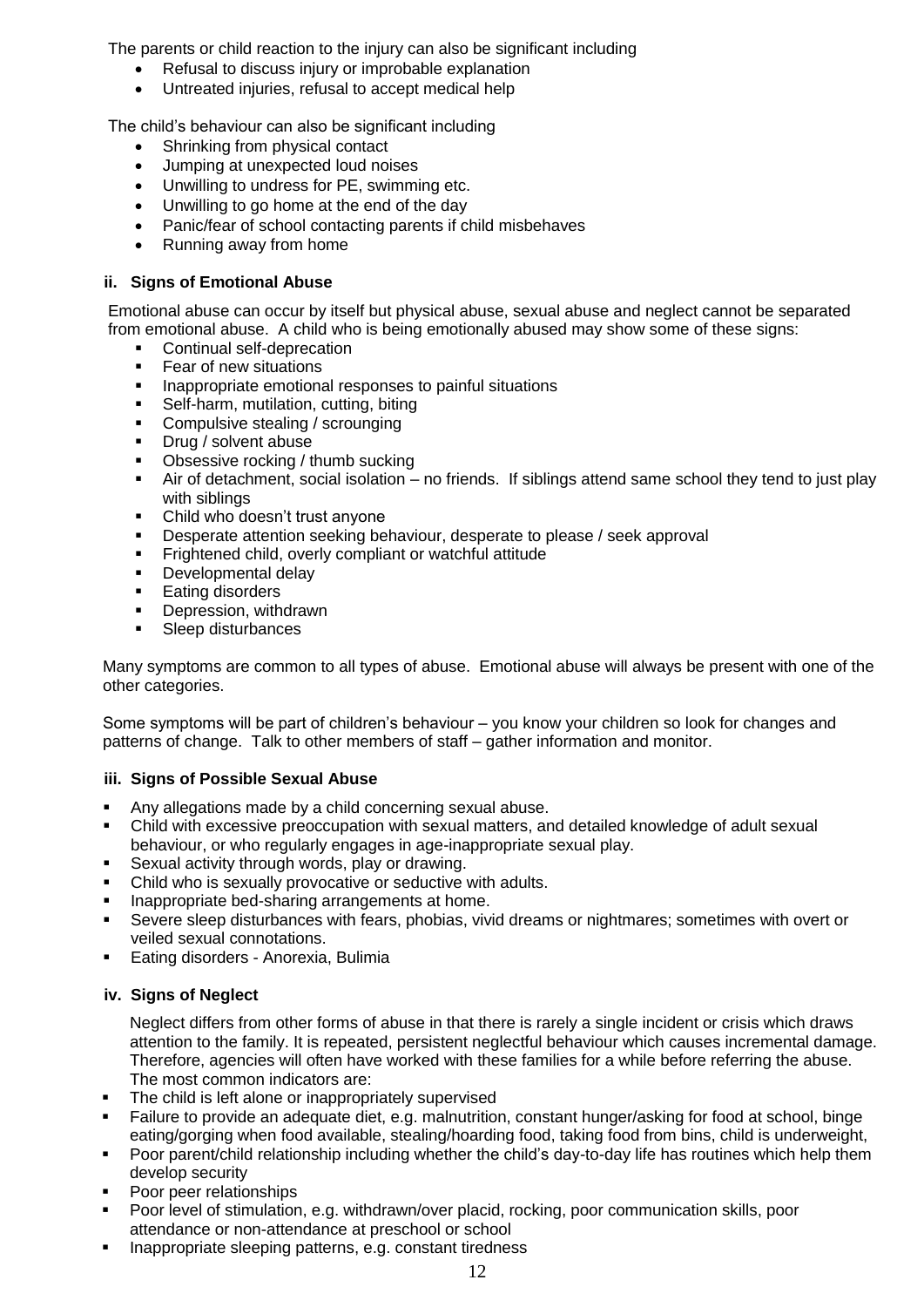- **Developmental delay**
- Failure to attend routine medical examinations or immunisations
- Failure to attend to child's medical needs particularly in relation to vision and hearing, refusal of appropriate medical treatment
- Frequent accidents caused by inadequate supervision
- Child caring for self, siblings or parents including poor personal hygiene, inappropriate / inadequate clothing

# **Specific Safeguarding Issues**

- This policy takes account of the particular vulnerability of children with special educational needs and/or disabilities**.**
- Bullying including cyberbullying

Child Missing from Education – this is a potential indicator of many types of abuse or neglect. Staff should follow procedures for dealing with children that go missing from education, particularly on repeat occasions, to help identify the risk of abuse and neglect and help prevent the risks of their going missing in future. Staff should be alert to the signs and individual triggers to be aware of. Schools must inform the local authority of any pupil who fails to attend school regularly, or has been absent without the school's permission for a continuous period of 10 days or more. All schools must also inform their local authority of any pupil who is going to be deleted from the admission register where they:

- $\circ$  have been taken out of school by their parents and are being educated outside the school system e.g. home education;
- o have ceased to attend school and no longer live within reasonable distance of the school at which they are registered;
- o Increased absence from school may also be an indicator of a child being at risk of involvement in serious violence as outlined in Part 1 of Keeping Children Safe in Education 2020.
- $\circ$  have been certified by the school medical officer as unlikely to be in a fit state of health to attend school before ceasing to be of compulsory school age, and neither he/she nor his/her parent has indicated the intention to continue to attend the school after ceasing to be of compulsory school age;
- $\circ$  are in custody for a period of more than four months due to a final court order and the proprietor does not reasonably believe they will be returning to the school at the end of that period; or, have been permanently excluded.
- $\circ$  In accordance with Keeping Children Safe in Education (2020) the school also recognises that it is duty bound to notify Birmingham City Council when removing or adding a pupil's name to the admissions register at non-standard transitions, i.e. where a compulsory school-aged child leaves a school before completing the school's final year or joins a school after the beginning of the school's first year. The School also recognises that it is duty bound to provide information to the local authority for standard transitions if requested.
- Child sexual exploitation (CSE) Child sexual exploitation is a form of child sexual abuse. It occurs where an individual or group takes advantage of an imbalance of power to coerce, manipulate or deceive a child or young person under the age of 18 into sexual activity (a) in exchange for something the victim needs or wants, and/or (b) for the financial advantage or increased status of the perpetrator or facilitator. The victim may have been sexually exploited even if the sexual activity appears consensual. Child sexual exploitation does not always involve physical contact; it can also occur through the use of technology. This involves exploitative situations, contexts and relationships where young people receive something (e.g. food, accommodation, drugs, alcohol, gifts, money or affection) as a result of engaging in sexual activities. Sexual exploitation can take many forms ranging from the seemingly 'consensual' relationship where sex is exchanged for affection or gifts, to serious organised crime by gangs and groups. What marks out exploitation is an imbalance of power in the relationship. The perpetrator always holds some kind of power over the victim which increases as the exploitative relationship develops. Sexual exploitation involves varying degrees of coercion, intimidation or enticement, including unwanted pressure from peers to have sex, sexual bullying including cyberbullying and grooming. However, it is also important to recognise that some young people who are being sexually exploited do not exhibit any external signs of this abuse.
- Child Criminal exploitation (CCE) Child criminal exploitation is where an individual or group takes advantage of an imbalance of power to coerce, control, manipulate or deceive a child into any criminal activity:
	- a) In exchange for something the victim needs or wants, and/or
	- b) For the financial or other advantage of the perpetrator or facilitator and/or
	- c) Through violence or the threat of violence.

The victim may have been criminally exploited even if the activity appears consensual. CCE does not always involve physical contact; it can also occur through the use of technology. Some of the indicators of CCE may be the child appearing with unexplained gifts of new possessions; children who associate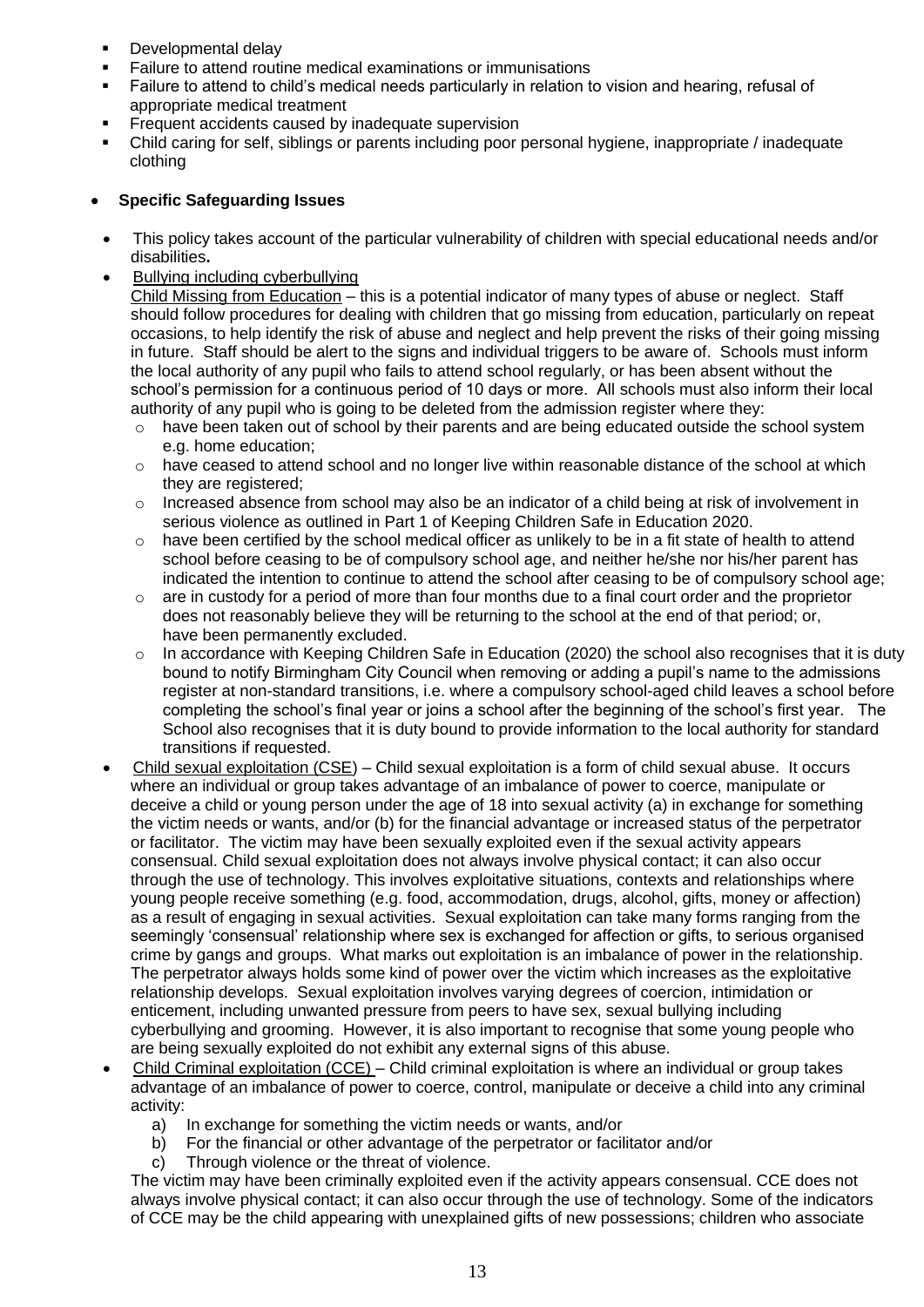with other young people involved in exploitation; children who suffer from changes in emotional wellbeing; children who misuse alcohol or drugs; children missing education.

- County Lines: County lines is a term used to describe gangs and organised criminal networks involved in exporting illegal drugs (primarily crack cocaine and heroin) into one or more importing areas [within the UK], using dedicated mobile phone lines or other form of 'deal line'. Exploitation is an integral part of the country lines offending model with children and vulnerable adults exploited to move [and store] drugs and money. Offenders will often use coercion, intimidation, violence (including sexual violence) and weapons to ensure compliance of victims. Children can easily become trapped by this type of exploitation as county lines gangs create drug debts and can threaten serious violence and kidnap towards victims (and their families) if they attempt to leave the county lines network.
- Domestic Abuse The definition of Domestic Abuse is: any incident or pattern of incidents of controlling, coercive, threatening behaviour, violence or abuse between those aged 16 or over who are, or have been, intimate partners or family members regardless of gender or sexuality. The abuse can encompass, but is not limited to: psychological; physical; sexual; financial; and emotional. All children can witness and be adversely affected by domestic abuse in the context of their home life where domestic abuse occurs between family members. Exposure to domestic abuse and/or violence can have a serious, long lasting, emotional and psychological impact on children. In some cases, a child may blame themselves for the abuse or may have had to leave the family home as a result.
- Honour-based abuse So-called 'honour-based abuse (HBA) encompasses crimes which have been committed to protect or defend the honour of the family and/or the community, including Female Genital Mutilation (FGC), forced marriage and practices such as breast ironing. All forms of so called HBA are abuse (regardless of the motivation) and should be handled and escalated as such. Where staff are concerned that a child might be at risk of HBA, they must contact the Designated Safeguarding Lead as a matter of urgency.
- Female genital mutilation (FGM) professionals in all agencies and individuals and groups in relevant communities, need to be alert to the possibility of a girl being at risk of FGM or having already suffered FGM. There is a range of potential indicators that a child or young person may be at risk of FGM, which individually may not indicate risk but if there are two or more indicators present this could signal a risk to the child or young person. Victims of FGM are likely to come from a community that is known to practise FGM. Professionals should note that girls at risk of FGM may not yet be aware of the practice or that it may be conducted on them, so sensitivity should always be shown when approaching the subject. The School recognises that since October 2015 it has been mandatory for teachers to report to the police cases where they discover that an act of FGM appears to have been carried out. The School further recognises that, unless the teacher has good reason not to, they should still consider and discuss such a case with the DSL and involve CASS as appropriate.
- Forced marriage
- Upskirting (also known as youth produced sexual imagery) which typically involves taking a picture under a person's clothing without them knowing, with the intention of viewing their genitals or buttocks to obtain sexual gratification or cause the victim humiliation, distress or alarm. It is now a criminal offence.
- Initiation / hazing type violence and rituals
- Serious Violence
- Gender-based violence / violence against women and girls (WAWG)
- Mental health
- Drugs
- Fabricated or induced illness
- Faith abuse
- Private fostering
- Preventing radicalisation the Counter-Terrorism and Security Act, which received Royal Assent on 12<sup>th</sup> Feb 2015, places a duty on specified authorities, including childcare, education and other children's service providers, in the exercise of their functions, to have due regard to the need to prevent people from being drawn into terrorism (the Prevent duty). The School will follow Prevent duty reporting guidelines and refer any incidents to the appropriate authorities as soon as they are identified. Such referrals could include Channel or Children's Social Care (CASS). Staff should be alert to changes in children's behaviour, which could indicate that they may be in need of help or protection. Staff should use their judgement in identifying children who might be at risk of radicalisation and act proportionately which may include the Designated Safeguarding Lead (or deputy) making a Prevent referral.
- Sexting should now be referred to as 'consensual and non-consensual sharing of nude and semi-nude images and videos' as outlined in paragraph 16 of Sexual Violence and sexual harassment between children in schools and colleges (September 2021)
- Teenage relationship abuse
- Peer on Peer abuse We are aware that children can abuse other children and that such abuse can happen both inside and outside of school and online. We adopt an 'it can happen here' mentality and understand the importance of challenging inappropriate behaviours between peers that are abusive in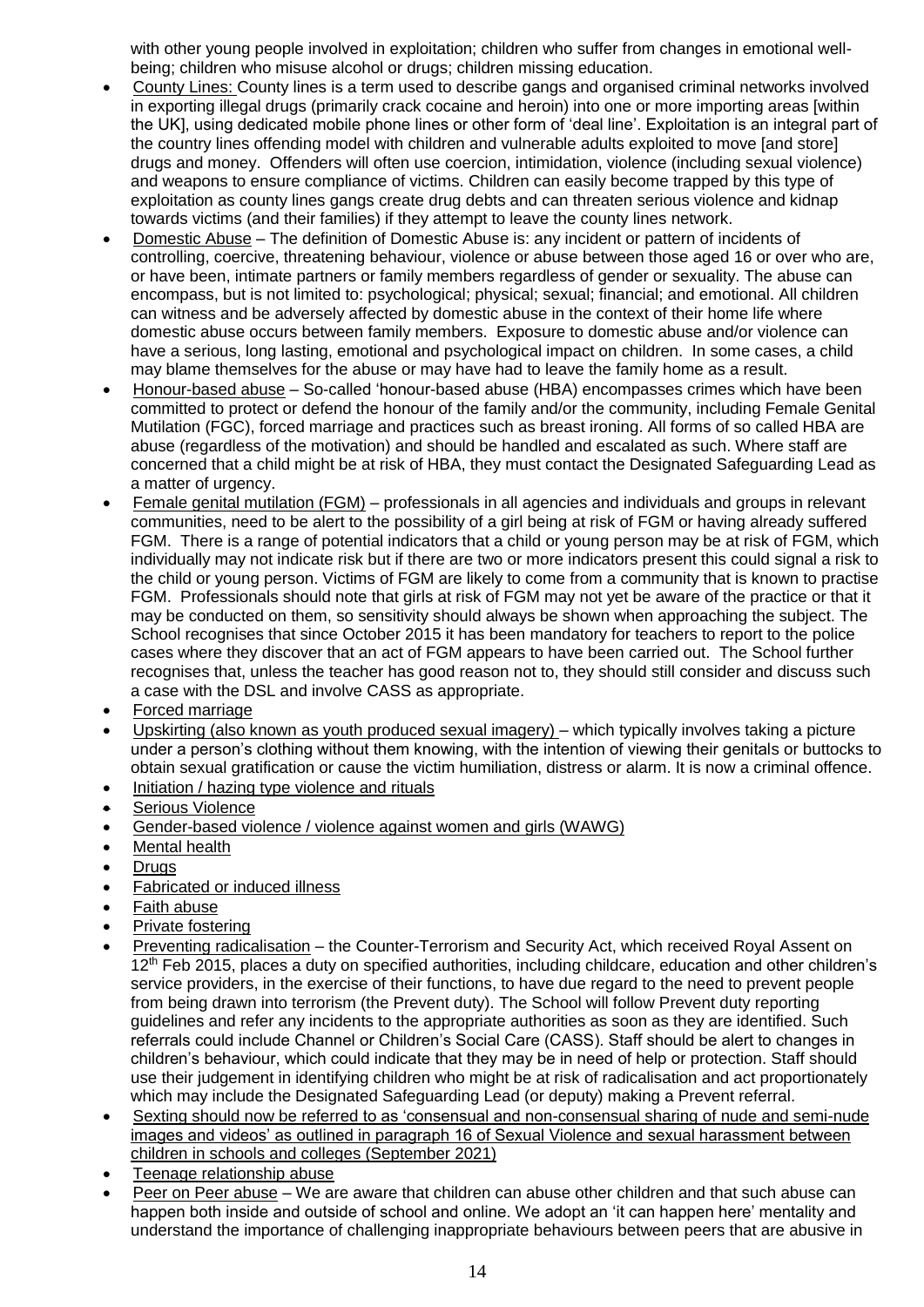nature. We will never dismiss sexual harassment as 'just banter', 'just having a laugh' 'part of growing up'. We recognise that peer on peer abuse is most likely to include, but may not be limited to:

- Bullying (including cyberbullying, prejudice-based and discriminatory bullying;
- Abuse in intimate personal relationships between peers;
- Physical abuse such as hitting, kicking, shaking, biting, hair pulling, or otherwise causing physical harm (this may include an online element which facilitates, threatens and/or encourages physical abuse);
- Sexual violence, such as rape, assault by penetration and sexual assault; (this may include an online element which facilitates, threatens and/or encourages sexual violence);
- Sexual harassment such as sexual comments, remarks, jokes and online sexual harassment, which may be standalone or part of a broader pattern of abuse;
- Causing someone to engage in sexual activity without consent, such as forcing someone to strip, touch themselves sexually, or to engage in sexual activity with a third party;
- Consensual and non-consensual sharing of nudes and semi-nude images and/or videos (also known as sexting or youth produced sexual imagery);
- Upskirting, which typically involves taking a picture under a person's clothing without their permission, with the intention of viewing their genitals or buttocks to obtain sexual gratification, or cause the victim humiliation, distress or alarm, and
- Initiation/hazing type violence and rituals (this could include activities involving harassment, abuse or humiliation used as a way of initiating a person into a group and may also include an online element).
- Allegations of peer on peer abuse will be recorded, investigated and dealt with in line with the guidance outlined in Part 5 of Keeping Children Safe in Education and staff trained to manage a report of child on child sexual violence and sexual harassment
- The school takes procedures to minimise the risk of peer on peer abuse by including this in PHSCE lessons delivered by teaching staff and relevant outside providers and in line with Keeping Children Safe in Education (2021) and the DfE advice document for governing bodies, proprietors, headteachers, principals, senior leadership teams and designated safeguarding leads entitled 'Sexual violence and sexual harassment between children in schools and colleges (September 2021)'.
- Incidents of peer on peer abuse will be recorded on CPOMS as a Child Protection matter and investigated and dealt with in accordance with the guidelines set out in Part five of Keeping Children Safe in Education (2021).
- We recognise the gendered nature of peer on peer abuse (i.e. that it is more likely that girls will be victims and boys as perpetrators), but all peer on peer abuse is unacceptable and will always be taken seriously.
- Support will be given to the victim, perpetrator and any other child affected by peer on peer abuse in line with Part 5 of Keeping Children Safe in Education.
- The School recognises the particular vulnerability of children with SEN/D including to peer on peer abuse and that extra pastoral support for these children should be considered.

#### **Procedures if child abuse is suspected:**

If a member of staff suspects that a child may be at risk of harm or if a pupil discloses something that points to this, it is the responsibility of the person concerned to report their concerns as soon as is practicable and before leaving the site to the named member of staff responsible for child protection in that area of the school. All staff have the right to refer directly to Children's Social Care and the telephone numbers of the local contacts are in Section 9 - Reporting Procedures (page 16).

Even if the detail seems trivial, if something causes concern, pass it on and keep a record of having done this, but not the detail. Log the incident under 'Child Protection' on CPOMS, linking in the DSL and relevant DDSL(s).

#### **Disclosure about abuse**

Information relating to a child protection concern may come to any member of staff through visible clear evidence, disclosure of information from a child or adult, an allegation from a child or adult or indirect evidence.

Never promise a child who wishes to talk to you in confidence that you will not tell anyone else**. Do not** investigate the matter yourself, do not ask leading questions, but pass on the detail, as divulged by the pupil.

Procedures for dealing with abuse by one or more pupils against another pupil when there is 'reasonable cause to suspect that a child is suffering, or likely to suffer, significant harm' will be dealt with under these procedures (if not dealt with under the anti-bullying policy). On no account should the pupil against whom the allegations have been made be approached by the person to whom the initial disclosure has been made.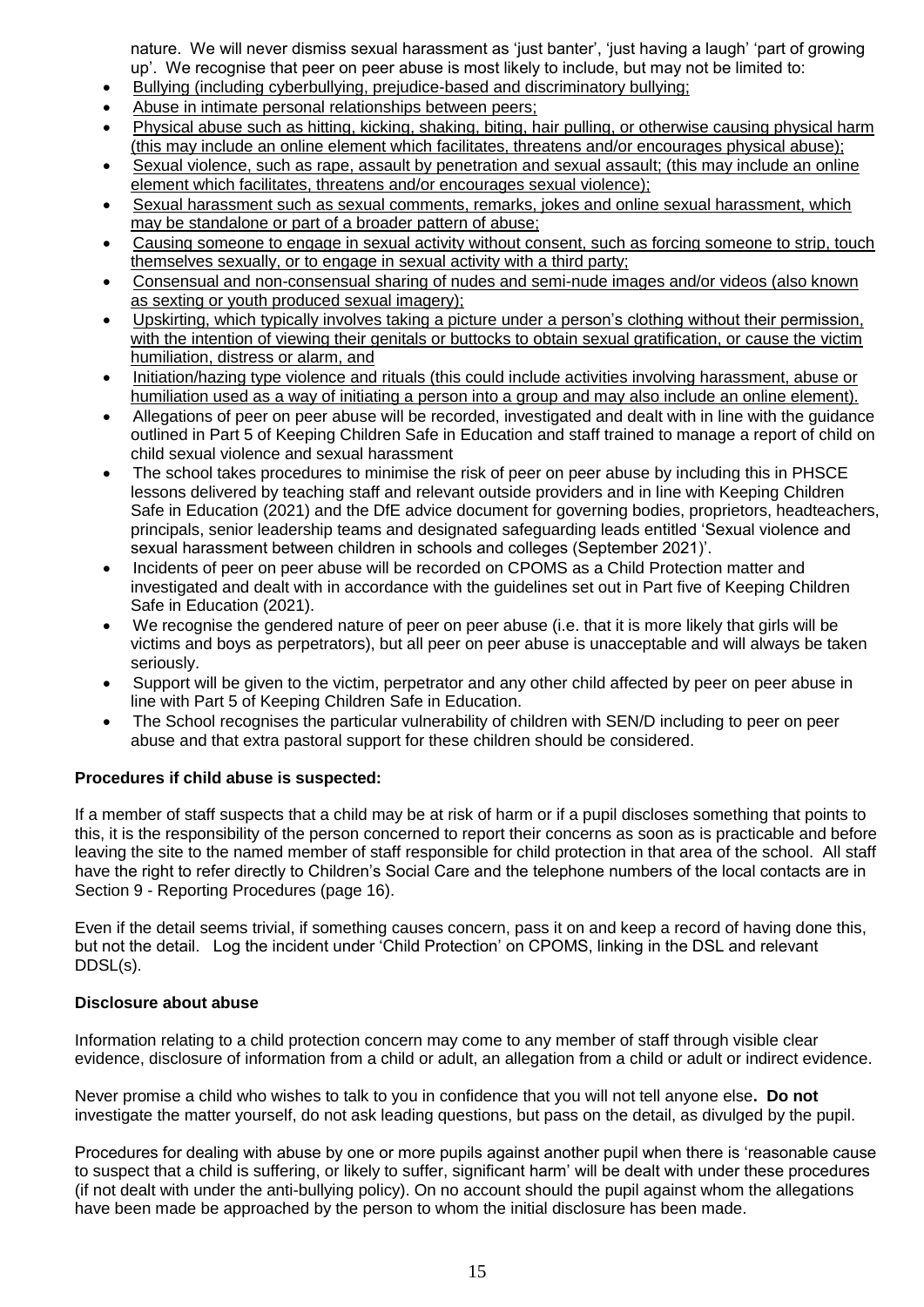#### **Dealing with disclosures**

In dealing with disclosures, it is the role of staff in schools and education services to:

- **Receive** information
- **Record** information
- **Report** information

This information is about establishing concerns, not investigating those concerns. It is the role of Children's Social Services and the Police to conduct investigations on the basis of those concerns.

It is vital that all staff in schools and education services recognise the proper limits to their role. Investigations can sometimes be harmed by inappropriate (albeit well-intentioned) questioning, enquiry and examination amounting to investigation.

As soon as a cause for concern is established the member of staff should close the conversation with the child and report the concern to the DSL with a view to appropriate recording and referral. If the disclosure amounts to an allegation against a member of staff, it must be the Head, who should receive the report. If such an allegation is against the Head, the Chair of Governors should receive the report, within 24 hours, without the Headmaster being informed.

It is also important to recognise that most referrals to Children's Social Care are on the basis of more than one incident, i.e. an accumulation of circumstances, often over a considerable period of time. This means that schools and education services must be diligent in recording and monitoring what can sometimes appear to be relatively minor concerns. The Notes of Concern as outlined in Birmingham's Record Keeping Guidance can be used.

- It is vital to offer the child time to talk
- Systems should be in place to alert another member of staff for lesson cover while a disclosure is made.

#### **Five Stages in Dealing with Disclosure**

Any adult who has contact with children may receive a disclosure. A disclosure can be deliberate on the part of a child, i.e. they intend to tell someone or may be accidental i.e. they reveal something without being aware of the impact. Whether the disclosure is deliberate or unintentional it is important that whoever hears the disclosure deals with the information in the following way.

- **Receive** Listen, remain neutral, accept what the child says
- **Reassure** Stay calm, assure the child they have done the right thing, don't make promises (including confidentiality), alleviate feelings of guilt and shame, empathise with the child.
- **React** Use only open questions, don't criticise the perpetrator, explain what happens next, inform the DSL, try to see the matter through
- **Record** Make notes as accurate as possible, write up as soon as possible, keep notes safe, log on CPOMS, be objective.
- **Support** Create space and time for child throughout an, if necessary, get support for yourself.

#### **Points to remember**

#### **Examples of open questions**

- Has something happened to you?
- Can you tell me what happened?
- Where did it happen?
- When did it happen?
- Was anyone else there?
- Tell me about it in your own words

As soon as you put a time, place, person or an emotion into the question, it becomes a leading question.

#### **Examples of leading questions**

- Was it your dad that hit you?
- Does your brother bully you?
- Did it happen at home?
- So that must have upset you?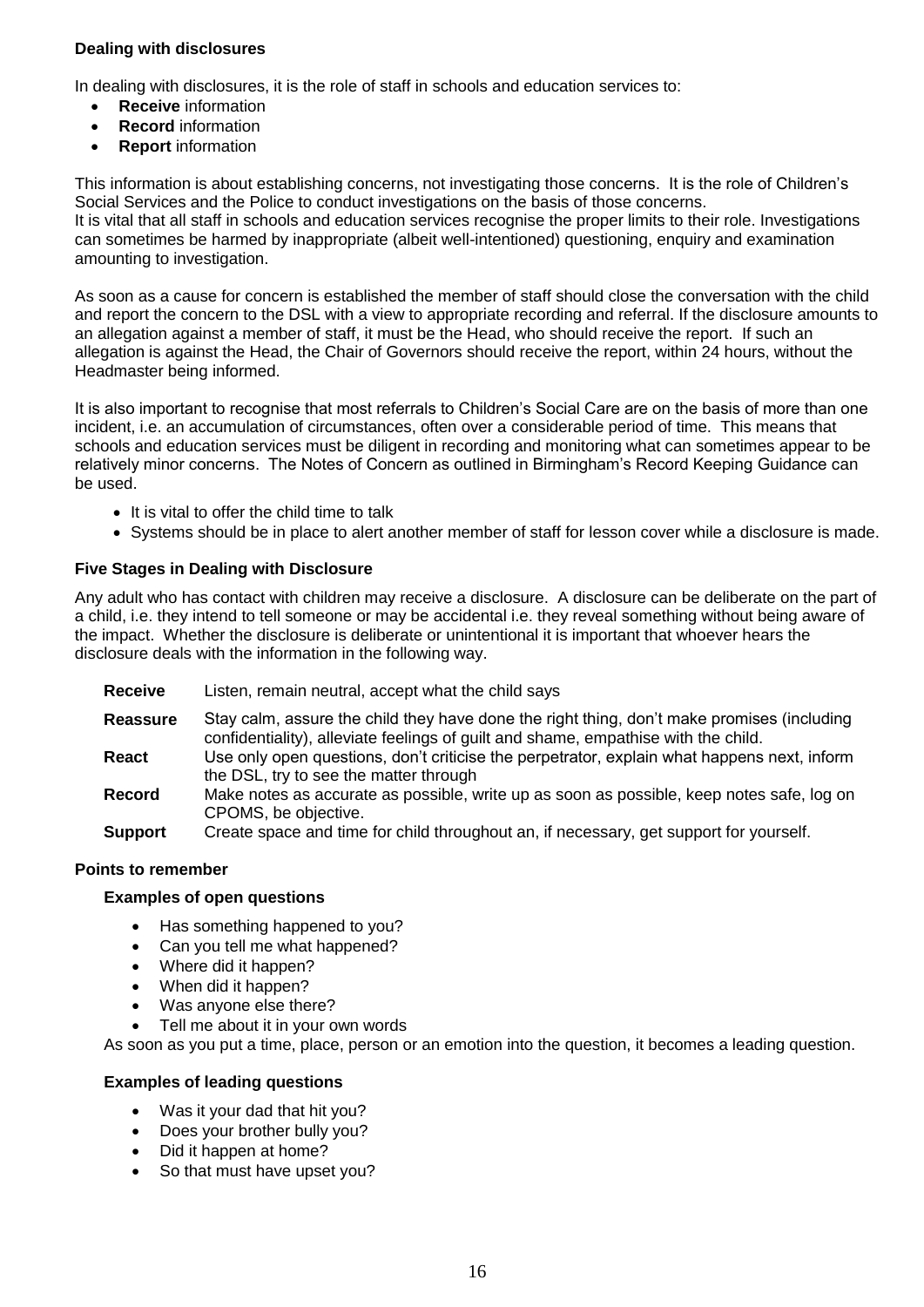#### **Never promise confidentiality**

- Recording should be verbatim using the actual words of the child and noting any questions the child raises. Make notes as soon as possible.
- Note dates, time, who was present, positions in the room, anything factual about the child's appearance.
- These notes must be kept secure as they may be needed later.
- If possible use a silent witness to record clearly and verify.
- Check notes with the child.
- Always sign and date notes.
- It is the DSL/teacher who writes the notes. The child cannot write the notes.

#### **Never**

- Take photographs
- Arrange medical examination
- Attempt a medical judgement
- Remove clothing
- Tape record or video an interview
- Interview children in groups
- Ask child to write or draw their concerns (unless unable to disclose with you otherwise)

#### **Confidentiality**

All members of the school staff must know that they can **NEVER** promise complete confidentiality to a child. However, that does not mean that people can tell everyone in the school about a disclosure. Staff should only pass any information onto the DSL but should not tell anyone else. The DSL will inform other staff (teaching and non-teaching) **IF** they **NEED** to know any information about the child (this is different from people wanting to know).

All children in the school should know that school staff cannot promise complete confidentiality.

#### **Additional advice on responding to reports of sexual violence and sexual harassment**

Reports of sexual violence and sexual harassment are complex and require difficult decisions to be made, often quickly and under pressure.

- It is important that ALL victims are reassured that they are being taken seriously and that they will be supported and kept safe.
	- As stated above never promise confidentiality as it is very likely that a concern will have to be shared further. The report should only be shared with the people who are necessary in order to progress it. It is important that the victim knows what the next steps will be.
	- Children disclose to people they trust; this could be anyone in school. It is important that the person to whom the child discloses recognizes that the child has placed them in a position of trust. There is a need, therefore to be supportive and respectful of the child.
	- Listen carefully; non-judgmental; clarity about boundaries and how the report will be progressed; don't ask leading questions and only prompt the child where necessary with open questions – where, when, what.
- It is essential that a written record is made. Best practice is to wait until the end of the report and IMMEDIATELY write up a thorough summary. This allows the staff member to devote full attention to the child and to listen carefully to what the child is saying. It may be appropriate to take notes during the report (especially if a second member of staff is present). However, if making notes, be mindful of the need to remain focused on the child and not appear distracted.
	- Only record the facts as the child presents them. No personal opinions. Notes can become part of further investigations by Children's Services and/or be part of a criminal investigation.
	- If the abuse occurred online it is ESSSENTIAL that staff do not view or forward illegal images of a child.
- Once there has been a report of sexual violence, the DSL or DDSL will make an immediate risk assessment on a case by case basis, based on a consideration of: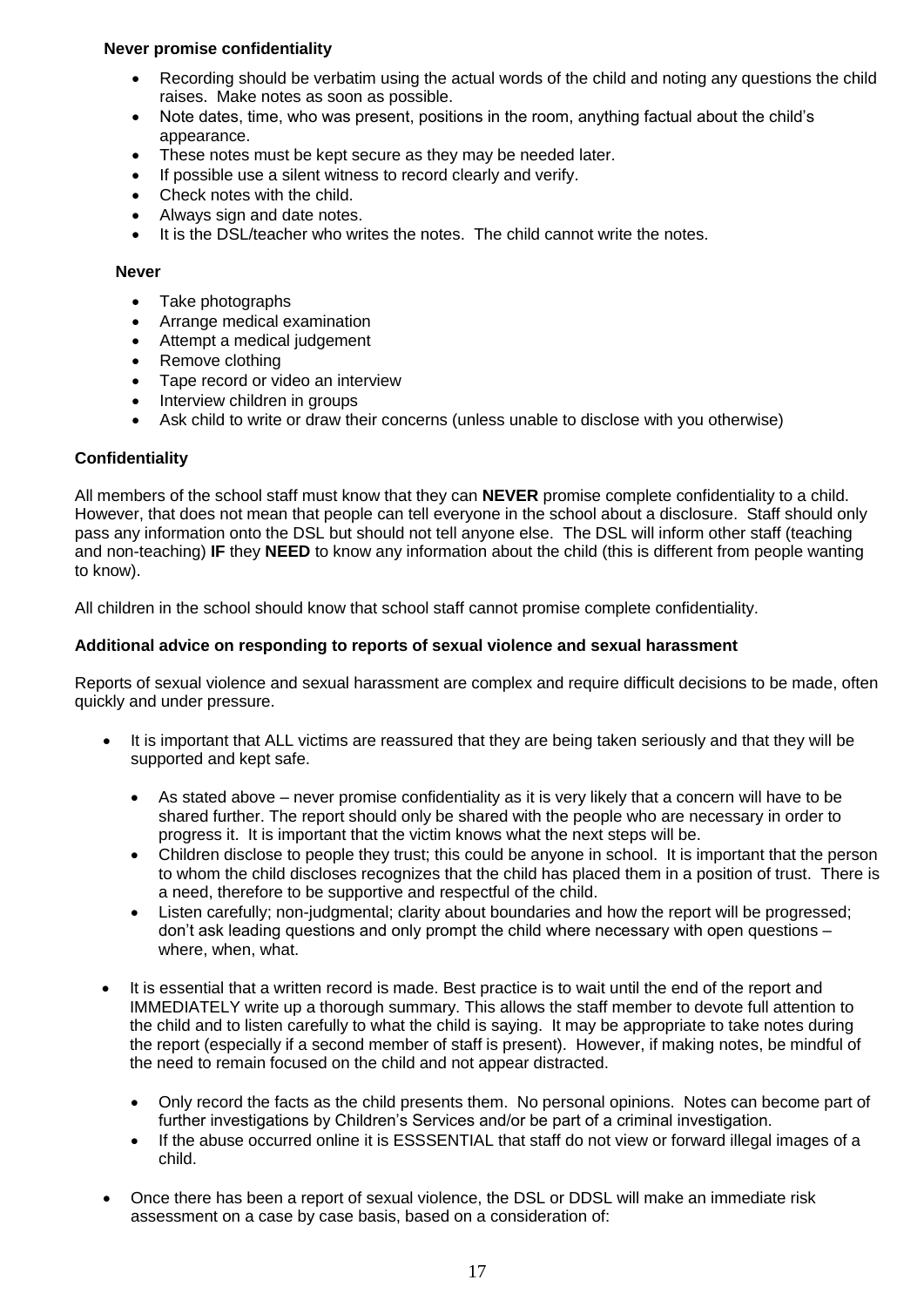- The victim, especially their protection and support;
- The alleged perpetrator; and
- All the other children at the school
- The Risk Assessment will be recorded on CPOMS in accordance with normal safeguarding procedure and kept under review. School will liaise and engage with relevant outside agencies and specialist services as required and follow their advice.

# **Reporting Procedures:**

When there is a safeguarding concern, we will ensure that the child's wishes and feelings are taken into account when determining the action to be taken and what services to provide. We will also ensure that systems are in place and are well-promoted, easily understood and easily accessible for children and young people to confidently report abuse, knowing that their concerns will be treated seriously and knowing they can safely express their views and give feedback.

Where unmet needs have been identified for a child/young person utilising the Right Service Right Time (RSRT) model but there is no evidence of a significant risk, the DSL will add the child/young person to the school's vulnerable/monitored child list and support school staff to deliver an appropriate Early Help response.

In the first instance, the child/young person will be enabled through the Signs of Safety and Wellbeing practice framework to express their lived experience. This will be documented and added to the child's document vault on CPOMS. At this stage, simple reasonable adjustments within the educational setting may be all that is needed to address the unmet needs and, after review, the child/young person may then be removed from the vulnerable/monitored child list.

Should the lived experience of the child and professional opinion of the DSL indicate that a wider Early Help response is required in order to meet the unmet safeguarding need, the DSL will develop a school focused action plan with the child/young person and parent/carer as appropriate, utilising the Signs of Safety and Wellbeing practice framework, the 3 columns of the Early Help Assessment or Early Help conversation log. This school focused plan will then be regularly reviewed and updated to record progress towards the goals until the needs have been addressed at which point the child can be removed from the vulnerable/monitored child list.

Should the DSL feel that a 'Think Family' or Social care response is needed to meet the unmet safeguarding need, the DSL will initiate a Request for Support referral, seeking advice from the MASH (Multi-Agency Safeguarding Hub) via the Children's Advice and Support Service (CASS) on 0121 303 1888 as required.

The DSL will then oversee the agreed intervention from school as part of the Multi-Agency Safeguarding response and ongoing school focused support.

Please see Appendix 3 – Responding to concerns about a child (page 22)

The DSL should make any referrals and so must be contacted in the first instance.

All concerns and information must be passed to the DSL who will either initiate a Request for Support referral or implement the relevant procedure as outlined above seek advice from the Multi Agency Safeguarding Hub (MASH via the Children's Advice and Support Service (CASS)) on:

- **0121 303 1888**
- **[secure.cass@birmingham.gcsx.gov.uk](mailto:secure.cass@birmingham.gcsx.gov.uk)**, or
- **[cass@birmingham.gov.uk](mailto:cass@birmingham.gov.uk)**
- or the **Emergency Duty Team on 0121 675 4806**

Please see Appendix 3 for the flowchart detailing the Birmingham CASS referral system

#### **Procedure for making a referral or advice call**

- It is not necessary to seek parental consent before making either an advice call or referral.
- First concern is for child safety. Administer immediate medical help if needed.
- If unsure as to refer or not, seek advice as above. Always be clear this is a child protection concern.
- If no referral is made the concerns and reasons must be recorded.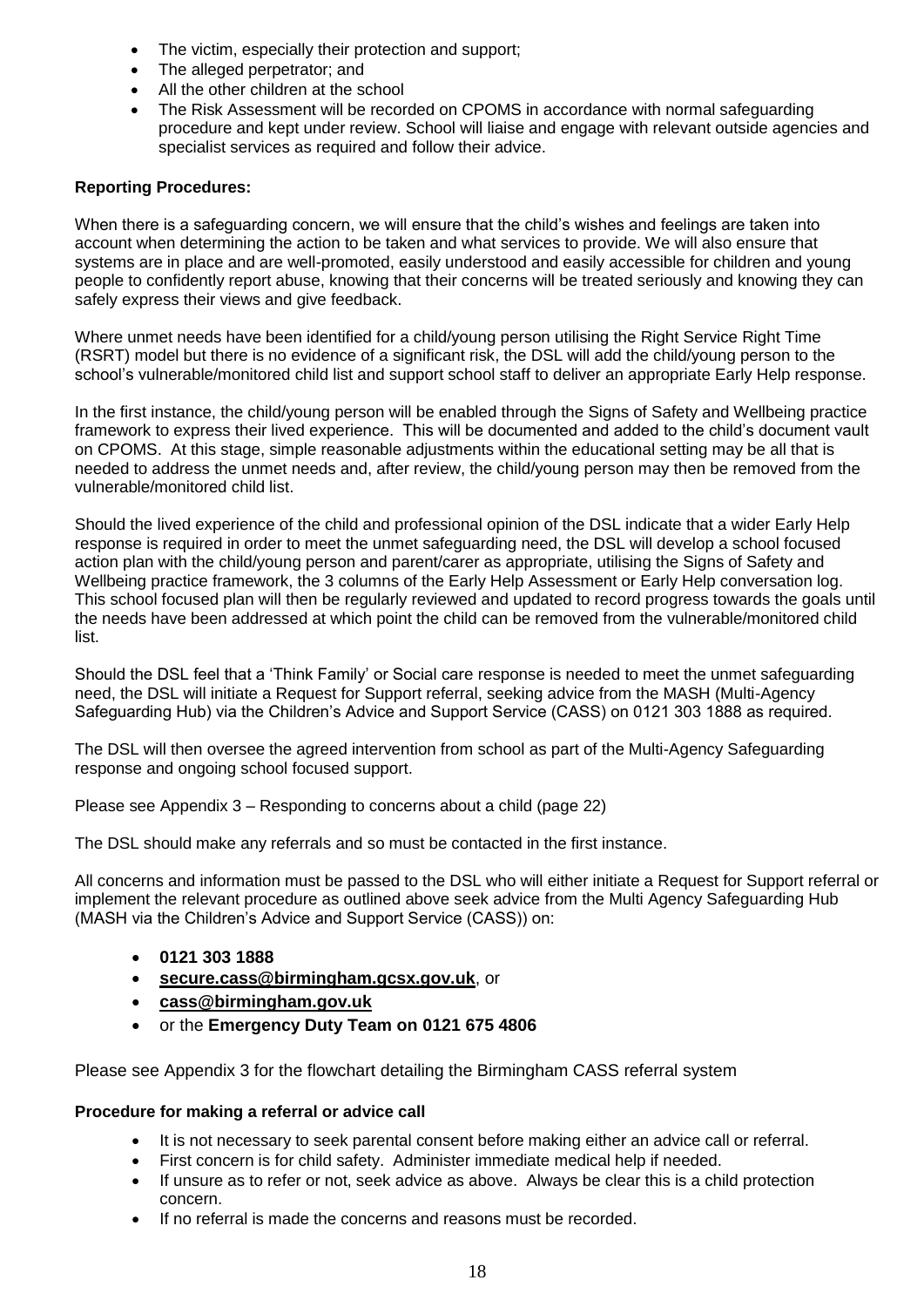- Children's Social Care will not give advice on 'anonymous' children. Information needed when contacting Children's Social Care.
	- o *Name, address and physical description of the child*
	- o *Any uncertainty about identity of the child to be highlighted*
	- o *The nature of the concerns*
	- o *How and why the concerns have arisen*
	- o *What appear to be the needs of the child and family*
	- o *The nature of past and present involvement with the child and / or family members, and*
	- o *Is urgent action necessary to protect from harm*

Other information which may be helpful includes: names (and ages) of other children in the family; contact names and numbers of parents / carers; support agencies currently working with the family; name of GP; ethnic origin, language spoken at home.

#### **Making an actual referral**

- Referrals should be made to the MASH via CASS on (0121 303 1888), by the DSL.
- Referral must be by completion of a Request for Support referral within 48 hours.
- When contacting MASH via CASS always state this is a child protection concern
- Make clear whether you are seeking advice or making a referral
- Clarify information that you have given with social worker
- Record the social worker's name and give your contact details.
- Try to get a definite time for them to report back.
- Use a Request for Support referral form for referring child in need or child in need of protection.

In all referrals to Children's Social Care, to MASH (via CASS) both child protection and child in need) the school should contact the parents before the referral is made unless doing so would:

- Put the child, or another child, at increased risk of harm or
- A member of staff at risk of harm (including situations where there is an allegation involving school staff) or
- You think that notifying the parents could hamper a criminal investigation by allowing possible interference with evidence.

If you feel this is the case then you must make this clear when referring to the MASH (via CASS) and the decision whether to inform parents or not must be made jointly by Children's Social Care and the referrer. Additionally, if you have tried making contact with the parents but are unable to do so it is not appropriate to delay the referral and therefore the referral would be made before parents have been informed.

- Any requests made by the local Social Services Department should be followed with regard to:
	- o Informing a pupil's parents
	- o Seeking a medical examination or treatment for the pupil
	- $\circ$  Ensuring immediate protection needed for a pupil who has been the victim of abuse, a pupil who has given information about abuse and a pupil against whom an allegation has been made
	- o Informing relevant people at school of the allegation.
- Inform the pupil / adult who made the allegation of what the next steps are to be
- Take any necessary steps for the longer-term protection and support of each pupil who has made allegations of abuse, or is alleged to have suffered from abuse, taking the pupil's wishes fully into account.
- Ensure that any pupil being interviewed by the police has a supportive member of staff of their own choice to accompany them
- Notify DfE of any allegation by the school
- Ensure co-operation by the school in any subsequent investigation by Social Services Department (SSD) or police
- Make arrangements, where feasible, for any pupil who has been the subject of abuse to be able to receive any necessary continuing counselling and support (by agreement where appropriate).
- DSL will inform (as an instance of 'serious harm to a pupil'):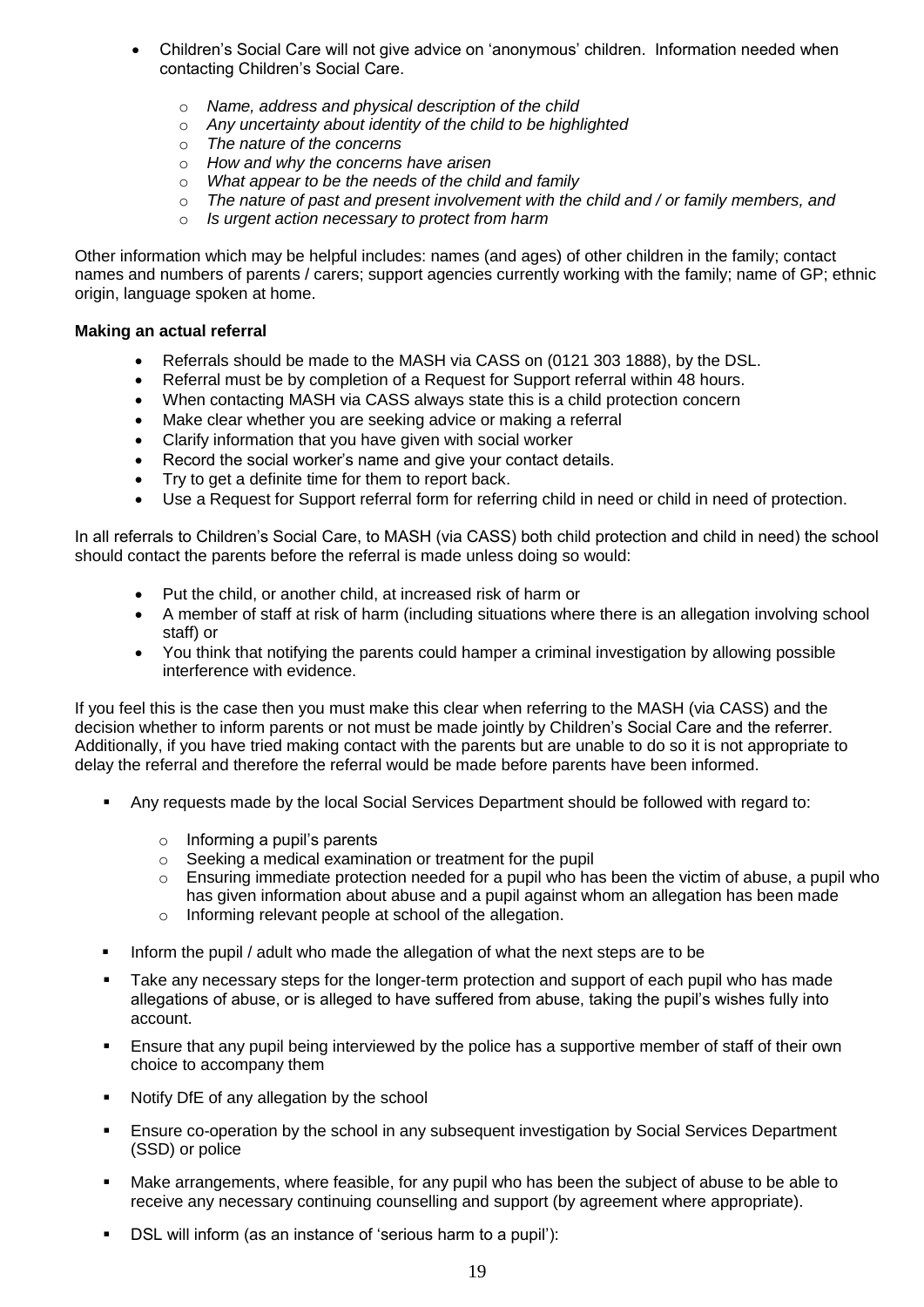- o The local District Health Authority or Local Authority Designated Officer LADO (0121 675 1669)
- o The Department of Health (Richmond House, 79 Whitehall, London, SW1A 2NS)
- o Ofsted, within 14 days of the allegation (Piccadilly Gate, Store Street, Manchester, M1 2WD)
- o The Disclosure and Barring Service, about any member of staff considered unsuitable for work with children,
- The school will consider taking disciplinary action against any member of staff, or agent of the school, whether employed, contracted, a volunteer or student, where it believes pupils are at risk of abuse from that person or persons even in cases where there is to be no criminal prosecution.
- If a disclosure is made or a member of staff has reason to believe abuse has occurred, the incident should be logged via CPOMS as soon as possible and passed to the DSL. The person must be identified. Any original notes should be signed, dated, scanned and linked to the document vault on CPOMS. All staff must be aware of the high level or confidentiality of notes and individual staff members should pass all notes and records onto the DSL. There is a copy of an incident form at the back of this policy.
- The Data Protection Act 2018 and GDPR do not prevent the sharing of information for the purposes of keeping children safe. Fears about sharing information must not be allowed to stand in the way of the need to safeguard and promote the welfare and protect the safety of children. This includes allowing practitioners to share information without consent where there is good reason to do so, and that the sharing of information will enhance the safeguarding of a child in a timely manner but it is not possible to gain consent, it cannot be reasonably expected that a practitioner gains consent, or if to gain consent would place a child at risk.
- Normal child protection procedures will then be followed by the DSL / relevant DDSL.

#### **Allegations about members of staff or volunteers**

 All child protection allegations relating to staff or volunteers must be reported directly to the DSL without informing the subject of the concern\allegation. The DSL will immediately inform the Head / Chair of Governors and contact the Local Authority Designated Officer (LADO) for advice and support (Tel. 0121 675 1669)). If an allegation is made against anyone working with children in the School, all unnecessary delays will be eradicated and the School will not undertake its own investigations of such allegations without prior consultation with the LADO or, in the most serious cases, the police, so as not to jeopardise statutory investigations. Discussions will be recorded in writing and communication with both the individual and the parents of the child/children agreed.

The School will consider carefully whether the circumstances of the case warrant suspension or whether alternative arrangements should be put in place. The School will give due weight to the views of the LADO, KCSIE and Working Together to Safeguard Children when making a decision about such suspension. Procedures will be followed with reference to Section 16 of 'Child Protection in Educational Establishments catering for Children and Young People age 19 and under' and 'Dealing with Allegations of Abuse against Teachers and other staff' (revised Oct 2012). The School will make every effort to maintain confidentiality and guard against unwanted publicity up until the point where the accused person is charged with an offence or the DfE/TRA publish information about an investigation or decision in a disciplinary case.

- The full evidence will be made available to the member of staff, subject of the allegation, as soon as is agreed appropriate within the ongoing needs of any investigation by the Police, Social Care Services, or by any disciplinary process.
- The member of staff must be regularly updated on any progress and advised about how to access support e.g. from unions, counselling service.
- In some cases it may be necessary for the staff member to be suspended while an investigation is carried out. It must be recognised that any decision to suspend a member of staff is without prejudice and on full pay, and is not an indication of any proof or of any guilt.
- Any complaint or concern of a child protection nature received by any person and relating to the Head must be passed directly to the Chair of Governors, without the Headmaster being informed, or in confidence to the Designated Safeguarding Lead, who will contact the Chair of Governors, who will then contact the Local Authority Designated Officer (LADO) for advice and support (Tel. 0121 675 1669)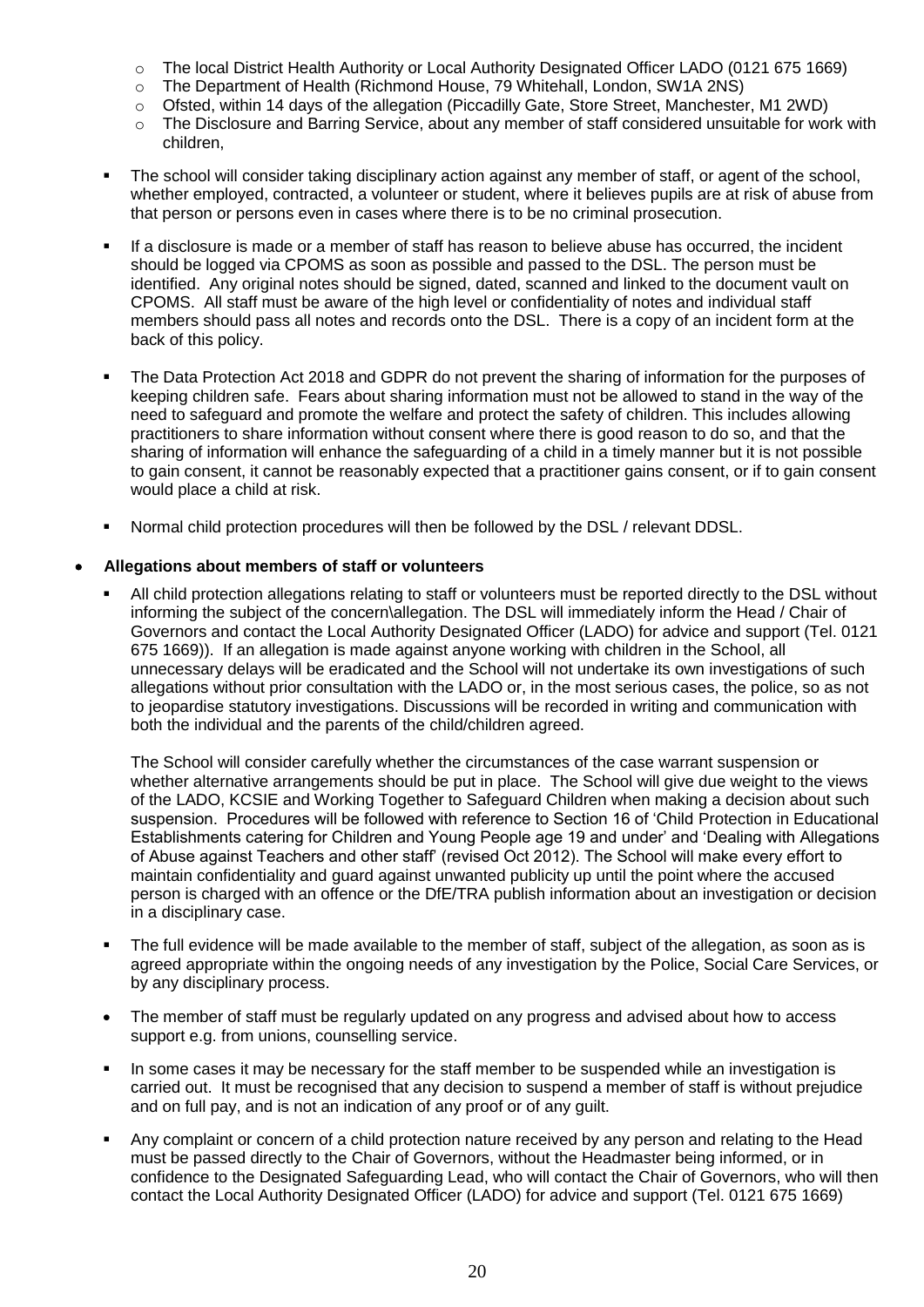- All staff need to be aware of their vulnerability to allegations and must conduct their practice accordingly. All staff must adhere to the school guidance in respect of safe conduct - refer to section in procedures headed "Safe Working Practices for Staff" and to the Code of Conduct for Teaching and Support Staff.
- The school is committed to report to the Disclosure and Barring Service (DBS) within one month of leaving the school any person (whether employed, contracted, a volunteer or student) whose services are no longer used because he or she is considered unsuitable to work with children. (See School's Recruitment Policy).
- The School will consider making a referral to the TRA where a teacher has been dismissed (or would have been dismissed had he/she not resigned) and also consider whether a prohibition order may be appropriate.
- Low-level concerns The term 'low-level' concern does not mean that it is insignificant, it means that the behaviour towards a child does not meet the threshold of harm. A low-level concern is any concern – no matter how small, and even if no more than causing a sense of unease or a 'nagging doubt' – that an adult working in or on behalf of the school may have acted in a way that:
	- is inconsistent with the staff Code of Conduct, including inappropriate conduct outside of School, and
	- does not meet the allegations threshold or is otherwise not considered serious enough to consider a referral to the LADO. Examples may include:
	- being over friendly with children;
	- having favourites;
	- taking photographs of children on their mobile phone;
	- engaging with a child on a one-to-one basis in a secluded area or behind a closed door, or
	- using inappropriate sexualised, intimidating or offensive language.

Please refer to the Low-level Concerns policy which forms Appendix 1 of this policy for further information.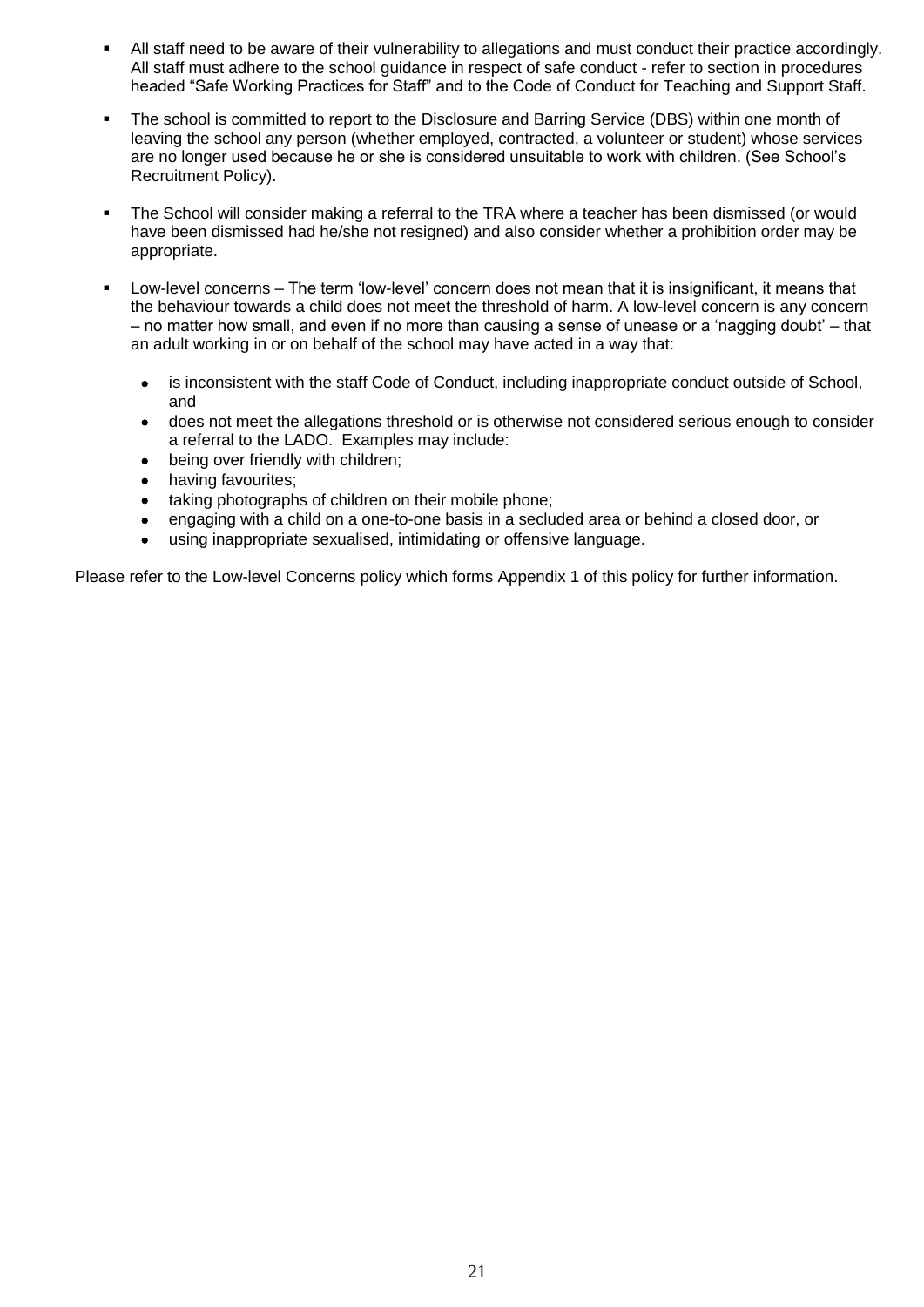# **SAFE WORKING PRACTICES FOR ALL STAFF**

All staff must be aware that their day-to-day working practices should adhere to the following fundamental principles.

- The welfare of the child is paramount
- Responsibility of all staff to safeguard and promote the welfare of pupils
- **Staff are responsible for their own actions**
- Staff should work AND BE SEEN TO WORK in an open and transparent way

The times when staff are most at risk of an allegation being made against them are:

- 1. Working alone with pupils
- 2. In physical contact with pupils

#### **Working alone with pupils, wherever possible:**

- Be visible and open in your practice and where possible work with children in open and visible settings try to work with door open or with glass panel in door.
- **Tell people where you are and what you are doing.**
- Share jobs which put you in a vulnerable position.
- **EXECT** Let children do as much as they can for themselves.
- Record and report information immediately.
- **If something goes wrong tell someone the DSL/ Head or DDSL in your part of the school.**
- Do not create a reputation for yourself and consider your role and its boundaries
- Always offer support rather than assume it is needed.
- Treat the students with dignity and respect.
- **Look after the students in the same way in which you would expect to be looked after.**
- Use the same rules you would in any situation basic common sense.
- Can you look another adult in the eye and justify what you did?
- Consider the use of mobile phones, email, text messages, personal letters, cards, social network sites. (see E-Safety and Mobile Device Policy)

#### **Communication with Individual Pupils**

- Do not communicate by personal e-mail or text.
- Do not send personal cards if you do write, use school paper and keep a copy.
- Do not give personal mobile numbers to pupils.
- Do not meet with individual pupils outside school.

#### **Physical Contact**

- Always avoid unnecessary physical contact (see below for examples of when touch may be necessary / appropriate)
- Child initiated contact is different but acknowledge it, don't prolong it.
- Redirect attention away from personal matters which may arise.
- Contact during class activities should be restricted to what is appropriate and should as be as visible as possible to others.
- If a child is in a distressed state, physical contact can be given but discretion should be used over the level and justification. Avoid this in a one to one isolated area.
- Avoid physical contact in isolated areas.

It is not illegal to touch a pupil. There are occasions when physical contact, other than reasonable force, with a pupil is proper and necessary. It may be, for example, be proper or necessary to touch a child in the following circumstances:

- Hold the hand of a child at the front / back of the line when moving around the school
- Comfort a distressed child
- When a pupil is praised or congratulated
- To demonstrate how to use a musical instrument
- To demonstrate exercises/techniques during PE
- **To give First Aid**

#### **Abuse of trust**

All education staff need to know that inappropriate behaviour with or towards children is unacceptable. In particular, under the Sexual Offences Act 2003 it is an offence for a person over 18 years (e.g. teacher, youth worker) to have a sexual relationship with a child under 18 years where that person is in a position of trust in respect of that child, even if the relationship is consensual. This applies where the child is in full-time education and the person works in the same establishment as the child, even if he\she does not teach the child.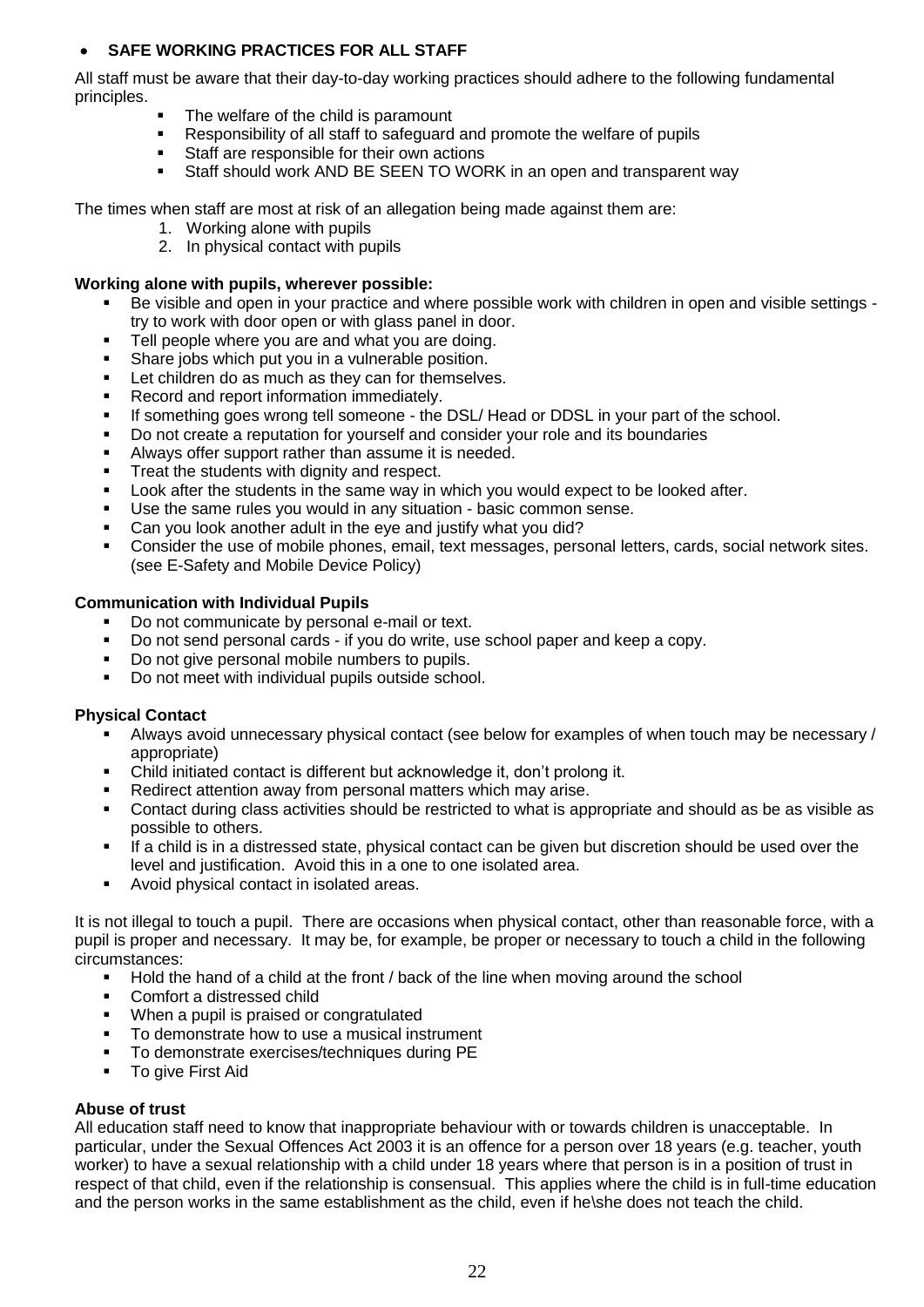# **Appendix 1**

# **Low-level Concerns Policy**

The School gives guidance to staff about their duty to report low level concerns, including concerns regarding the behaviour of a member of staff towards a child or children (i.e. concerns that fall below the threshold for mandatory reporting to the local authority).

It is recommended by the School that:

- The method of commencing abuse often includes the erosion of boundaries, slow progression to abuse, use of trust and authority, meeting the child's needs (including physical and emotional), and developing relationships with the child's family.
- There seems to be a 'slippery slope' of boundary violations towards abuse and that there are many stages on the slippery slope towards the breach of a boundary within a relationship. Sometimes initial infringements are part of a grooming process but at other times they are made innocently and with good intention. However, once boundaries are breached (e.g. inappropriate conversations or other communications, inappropriate physical contact, social contact outside School and favouritism), it then becomes more difficult to restore the relationship to one in which proper boundaries are respected.
- Serious case reviews in the sector repeatedly indicate that staff and parents were often aware of individual incidents of inappropriate behaviour but that there was a failure to 'join the dots' and take appropriate action. Concerns were not voiced; incidents were viewed in isolation and as too low-level to require reporting.
- A series of low-level concerns may cumulatively meet the mandatory reporting threshold and need to be reported to the local authority as such.

The 'low-level concerns' guidance given by the School informs staff that:

- Whilst the concern may seem very minor and one-off, the behaviour may form part of a pattern that is putting children at risk or (without intervention) may develop into such a pattern.
- The behaviour may have been innocent, but the member of staff may need to be given guidance to understand what it was inappropriate and should not happen again. The DSL conducts a regular review of reported low-level concerns to ensure that the concerns are being handled appropriately and proportionately. That no concerns meet the threshold of mandatory reporting to the local authority and that patterns of behaviour are spotted.
- If staff have safeguarding concerns or an allegation is made about another member of staff (including supply staff, volunteers, and contractors) posing a risk of harm to children, then:
	- o Senior School: this should be referred to the Headmaster
	- $\circ$  Preparatory School: this should be referred to the Head of Preparatory School, in the first instance, who will, in turn, refer it to the Headmaster.

Where there are concerns / allegations about the Headmaster, this should be referred to the Chair of Governors.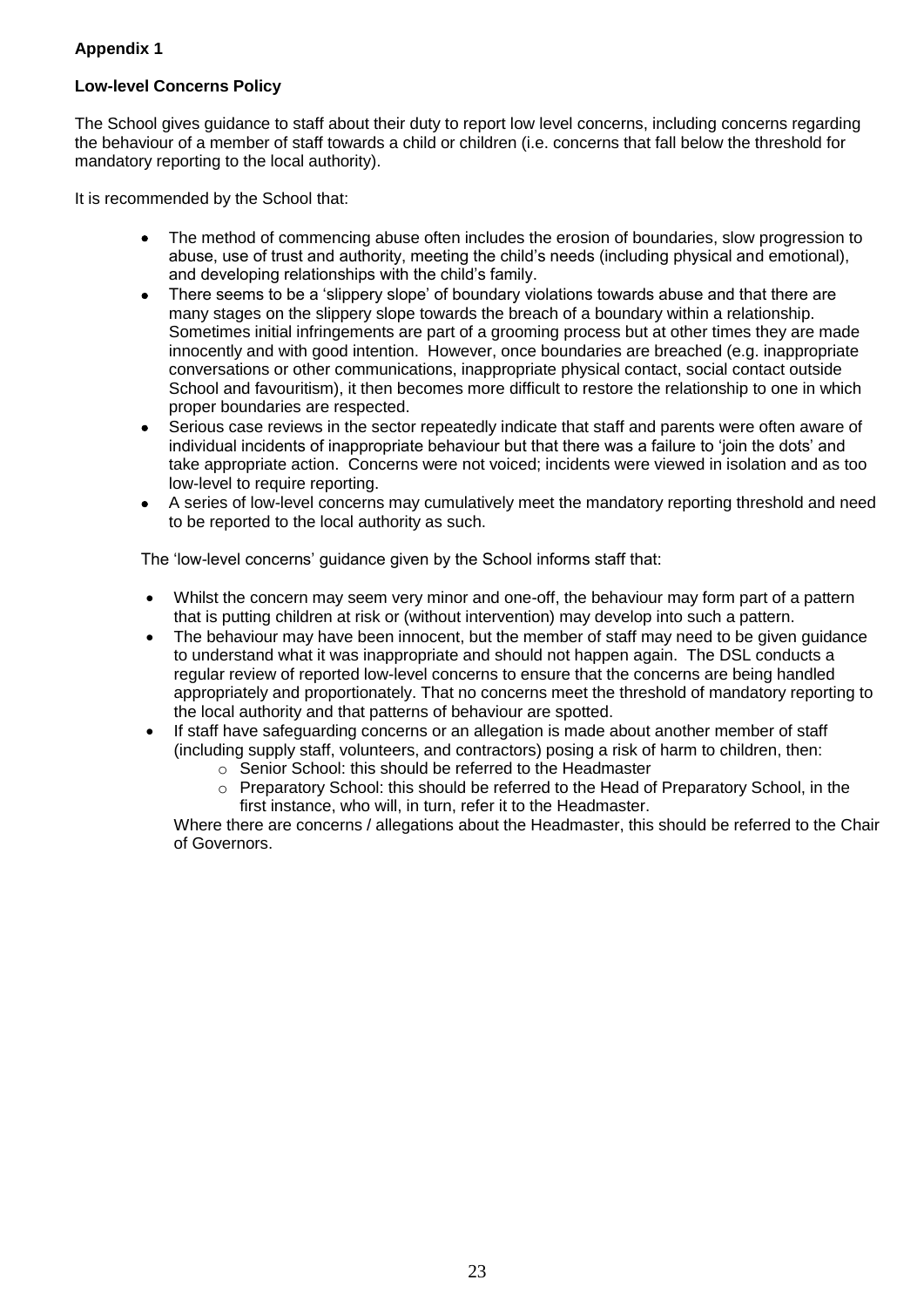# **Appendix 2**

# **Summary of Child Protection Information for Visitors and Volunteers**

Highclare School is committed to the highest standards in protecting and safeguarding the children entrusted to our care.

Our school will support children by:

- Operating safe recruitment procedures
- Promoting a caring, safe and positive environment within the school.
- **Encouraging self-esteem and self-assertiveness.**
- **Effectively tackling bullying and harassment.**

We recognise that some children may be the victims of neglect, physical, sexual or emotional abuse. Staff working with children are well placed to identify such abuse.

At Highclare School, in order to protect our children, we aim to:

- Create an atmosphere where all our children can feel secure, valued and listened to<br>■ Recognise signs and symptoms of abuse
- Recognise signs and symptoms of abuse<br>Respond quickly, appropriately and effect
- Respond quickly, appropriately and effectively to cases of suspected abuse

If you have a concern that a child is being harmed, is at risk of harm, or you receive a disclosure (intentionally or unintentionally) you must contact the following staff member as quickly as possible:

| Designated Safeguarding Lead (DSL) for Child Protection:                                        |                                                                                                      |                        |  |  |  |  |
|-------------------------------------------------------------------------------------------------|------------------------------------------------------------------------------------------------------|------------------------|--|--|--|--|
| $\cap$                                                                                          | <b>Mrs H Good</b>                                                                                    | (0121 373 7400)        |  |  |  |  |
|                                                                                                 | <b>Deputy Designated Safeguarding Lead in Senior School:</b>                                         |                        |  |  |  |  |
| $\Omega$                                                                                        | Mrs S Cassell, Deputy Head: Pastoral (DDSL)                                                          | (0121 373 7400)        |  |  |  |  |
| $\circ$                                                                                         | Mr R Linfield, KS3 Coordinator (DDSL)                                                                | (0121 373 7400)        |  |  |  |  |
| Deputy Designated Safeguarding Leads in Preparatory School:                                     |                                                                                                      |                        |  |  |  |  |
| $\Omega$                                                                                        | Mrs P Bennett, Head of Preparatory School (DDSL)                                                     | (0121 355 8205 / 0194) |  |  |  |  |
| $\circ$                                                                                         | Mrs J Griffiths, Deputy Head of Preparatory School (DDSL)                                            | (0121 355 8205 / 0194) |  |  |  |  |
| $\circ$                                                                                         | Mr P Greenfield, Assistant Head: Highclare Woodfield (DDSL)                                          | (0121 355 0194)        |  |  |  |  |
| $\circ$                                                                                         | Ms J O Quigley, Assistant Head: Highclare St Paul's (DDSL)                                           | (0121 355 8205)        |  |  |  |  |
| $\circ$                                                                                         | Mrs J Harris, EYFS Coordinator (DDSL)                                                                | (0121 355 8205 / 0194) |  |  |  |  |
| $\circ$                                                                                         | Mrs P Mitchell, EYFS Coordinator (DDSL)                                                              | (0121 355 8205 / 0194) |  |  |  |  |
| Also:                                                                                           |                                                                                                      |                        |  |  |  |  |
| $\circ$                                                                                         | Dr R Luker, Headmaster (DDSL)                                                                        | (0121 373 7400)        |  |  |  |  |
| $\circ$                                                                                         | Chair of Governing Body - Mrs L Flowith                                                              | Contactable via school |  |  |  |  |
| $\circ$                                                                                         | Nominated Safeguarding Governor - Mrs S Watson                                                       | office (0121 373 7400) |  |  |  |  |
| Prevent Email: counter.extremism@education.gov.uk<br>$\bullet$                                  |                                                                                                      |                        |  |  |  |  |
|                                                                                                 | Prevent Helpline: Telephone 020 7340 7264                                                            |                        |  |  |  |  |
|                                                                                                 | If you are concerned about extremism in a school or organisation that works with children, or if you |                        |  |  |  |  |
| think a child might be at risk of extremism, contact the Prevent helpline above. Open Monday to |                                                                                                      |                        |  |  |  |  |
| Friday from 9am to 6pm (excluding bank holidays).                                               |                                                                                                      |                        |  |  |  |  |

Everyone working with our children, their parents and carers should be aware that:

- Their role is to listen and note carefully any observations which could indicate abuse
- They should not attempt to investigate once the initial concern is raised
- They should involve the Designated Safeguarding Lead (DSL) immediately
- If the DSL is not available the appropriate Deputy DSL should be contacted
- Disclosures of abuse or harm from children may be made at any time

#### *If anything worries you or concerns you, report it straight away*

NB

- Visitors must report to reception, sign in, show identification, receive an identity badge, which must be worn whilst in the school and surrendered on exit
- Parents and visitors are not allowed to wander freely in the school. They must be accompanied by a member of staff
- No child must be handed over to anyone unknown to the school during or at the end of the day unless prior warning information has been given to the school, preferably in writing, by the parents or carer.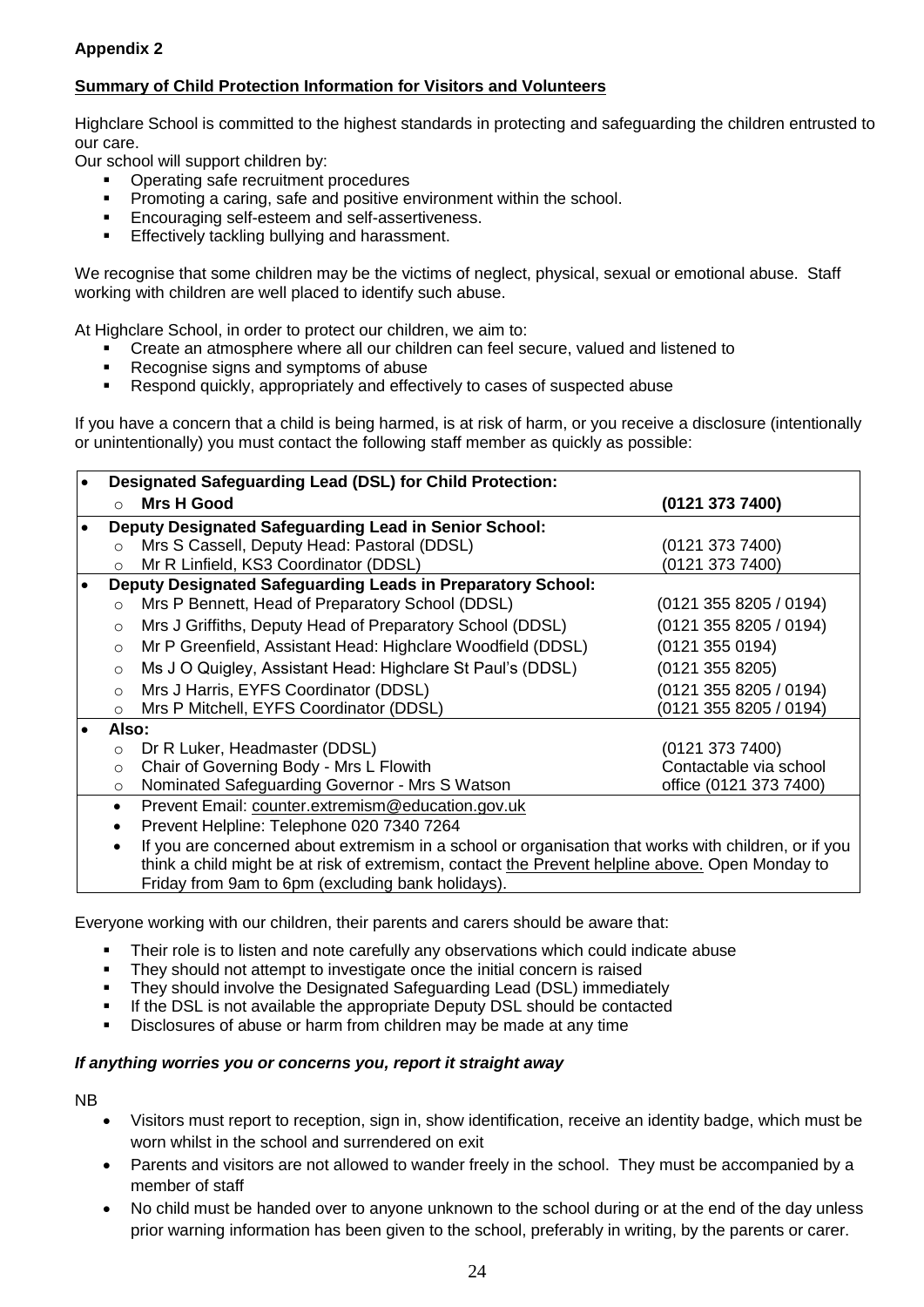# **RESPONDING TO CONCERNS ABOUT A CHILD**

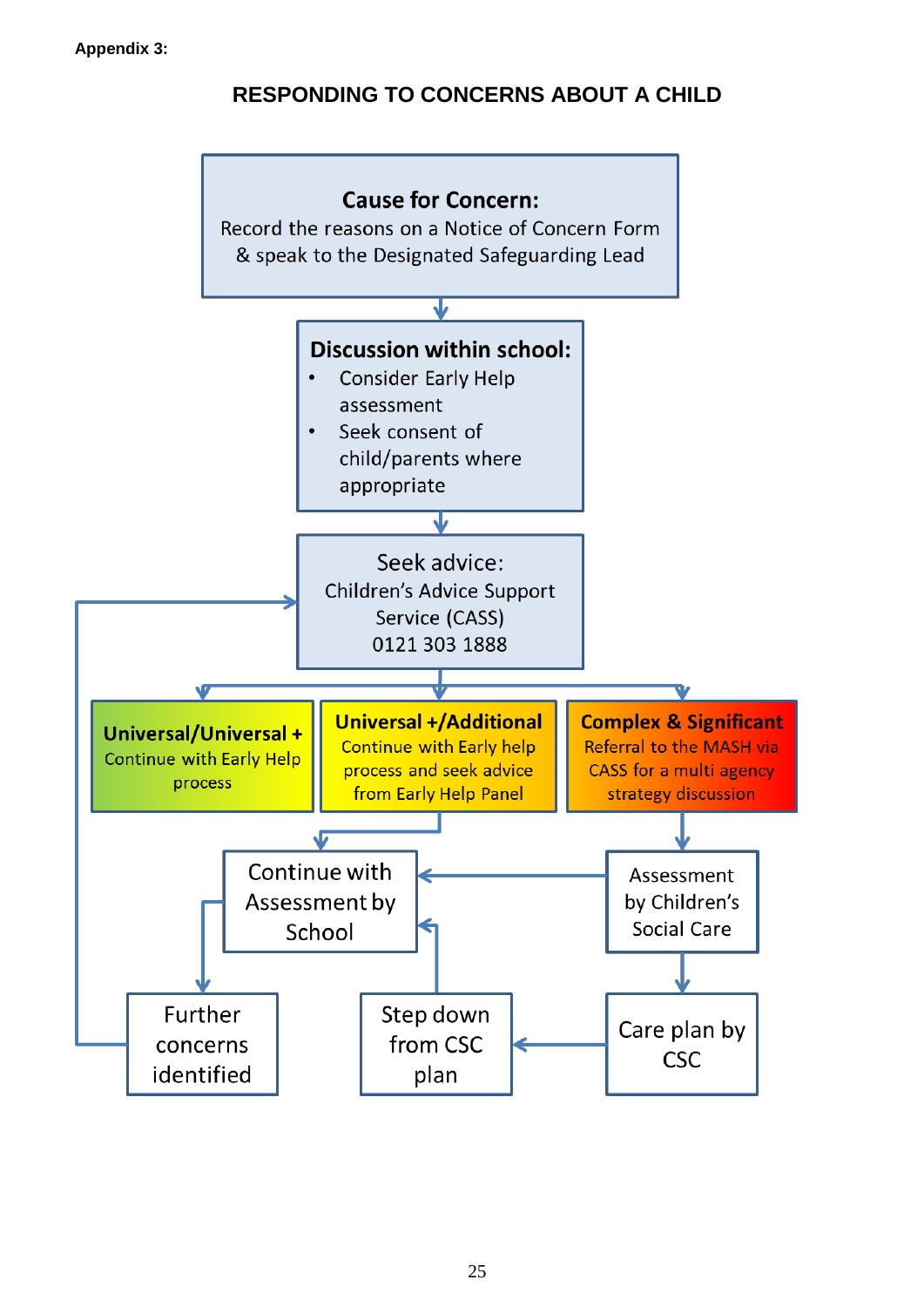# **Visiting Speaker Protocol**

Highclare's own safeguarding policy requires that due diligence checks are carried out on all external speakers invited to our School. The 'Prevent' guidance published by the government requires us to have a clear set of procedures to ensure that any visiting speakers are suitable and checked and monitored appropriately. This protocol outlines the steps that all staff should take if they plan to bring in a visiting speaker. Members of staff should not feel discouraged to invite visitors, this protocol is simply designed to reduce the risk of inappropriate individuals or groups being welcomed into Highclare School.

To ensure the suitability of invited visitors, any member of staff wishing to bring a person or persons in should:

- Obtain permission from a member of the SLT
- Complete a visiting speaker/professional pro-forma available from Highclare virtual (at least two weeks in advance), and any other administration required by the School such as date request forms
- Obtain written confirmation of relevant compliance checks from the employer of any visiting professionals (psychologists, nurses, sports referees, other public-sector staff) before they attend site.<sup>2</sup>
- Ask visitors to bring appropriate identification with them when they visit

Before the visit:

- Create a plan to ensure interaction with pupils happens appropriately, including observing any safeguarding constraints.
- Carry out due diligence, e.g. internet search, social media search. This should be a reasonable attempt to ensure suitability if the person is not known to the School. A suitable person should be considered as anyone whose views are broadly consistent with the School's values.
- Carry out any required risk assessments.

During the visit:

 $\overline{a}$ 

- Check identification on arrival (photographic if available)
- Ensure the visitor (s) is / are properly signed in.
- Supervise the visitors sufficiently so that any planned pupil interactions happen appropriately.
- Ensure the visitor (s) is / are properly signed out.

<sup>&</sup>lt;sup>2</sup> Please submit a [visiting speaker/professional pro-forma](https://highclare.fireflycloud.net/administrative-information/forms) to [hr@highclareschool.co.uk](mailto:hr@highclareschool.co.uk) a minimum of two weeks prior to the visit. Ensure you have received confirmation from HR that all checks are complete before visitors attend school.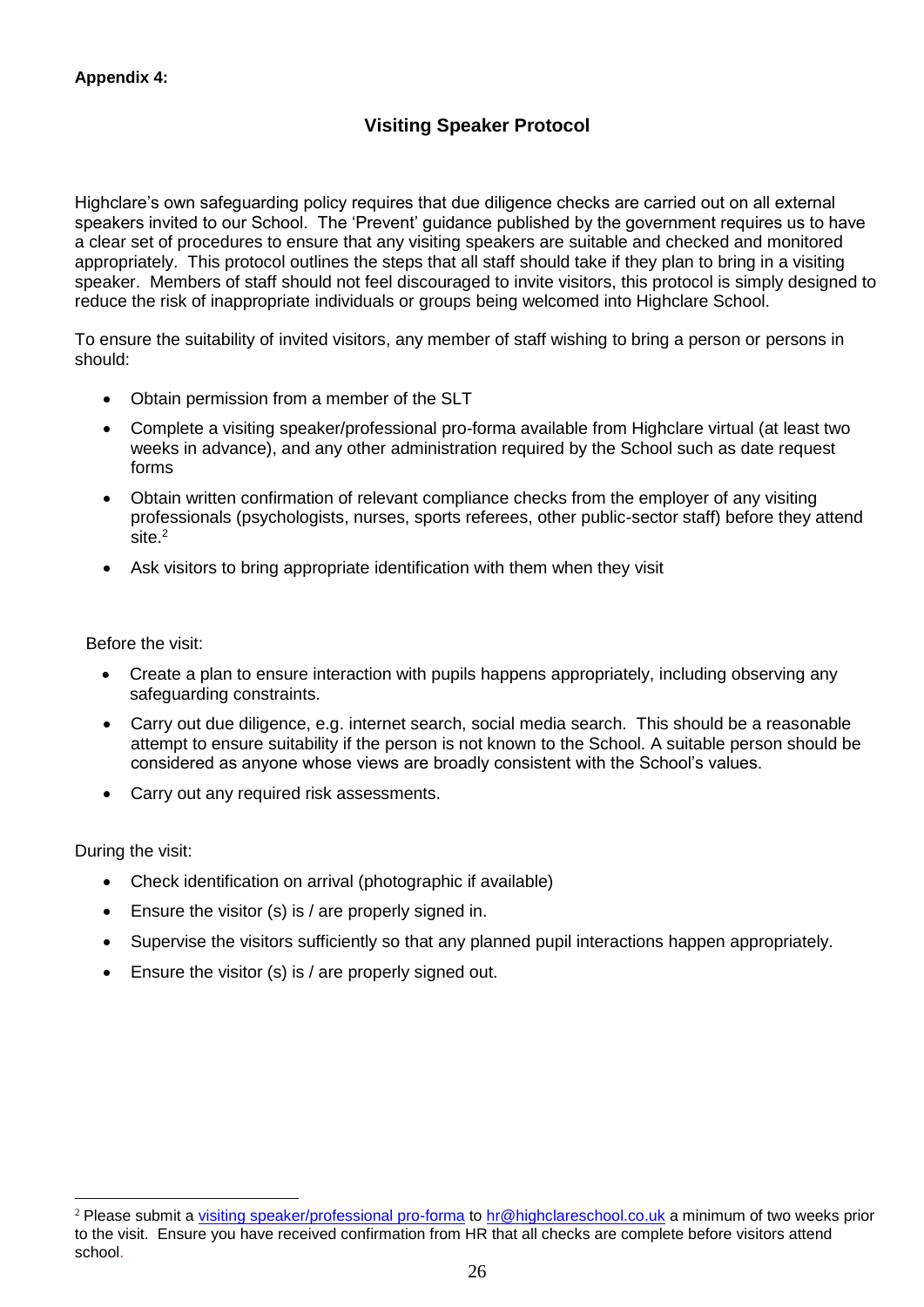# **ADDENDUM TO SAFEGUARDING POLICY COVID-19 school closure arrangements**

This addendum applies during the period of school closure due to COVID-19, and reflects updated advice. It sets out changes to our normal child protection policy in light of the Department for **Education's guidance Coronavirus: safeguarding in schools, colleges and other providers (**Note: This guidance was withdrawn on 31 July 2020 – we are awaiting an update on this) and **The Department for Education's guidance** - **Safeguarding and remote education during coronavirus (COVID-19) 2020** and Department for Education's guidance entitled 'Restricting attendance during the national lockdown: schools Guidance for all schools in England January 2021' and this addendum should be read in conjunction with these documents Unless covered here, our normal child protection policy continues to apply.

# **1. Context**

From Tuesday 5 January 2021 parents were asked to keep their children at home, wherever possible, and schools were asked to remain open only for those children of workers critical to the COVID-19 response who absolutely need to attend.

Schools and all childcare providers were asked to provide care for a limited number of children - children who are vulnerable, and children whose parents are critical to the COVID-19 response and cannot be safely cared for at home.

This addendum takes into account The Government's **'National Lockdown: Stay at Home' guidance dated 4 January 2021**

This addendum to Highclare School's Safeguarding, and Child Protection policy contains details of our individual safeguarding arrangements in the following areas:

- 1. Context
- 2. Vulnerable children
- 3. Attendance monitoring
- 4. Designated Safeguarding Lead
- 5. Reporting a concern
- 6. Safeguarding Training and induction
- 7. Safer recruitment/volunteers and movement of staff
- 8. Online safety in school
- 9. Children and online safety away from school
- 10. Supporting children not in school
- 11. Supporting children in school
- 12. Peer on Peer Abuse
- 13. Safeguarding team names and photos

#### **Key Safeguarding contacts for the purposes of this Addendum (school closure arrangements for Safeguarding and Child Protection purposes):**

- **a) Designated Safeguarding Lead for Child Protection - Mrs H Good (Tel No. 07870 483322)**
- *b) Deputy Designated Safeguarding Leads:*
	- *Mrs P Bennett, Head of Junior Schools (DDSL) (Telephone No.* 07870483317)
	- *Mrs J Griffiths, Deputy Head of Junior Schools (DDSL) (Telephone No.*07870483324*.*)
	- *Dr R Luker, Headmaster (DDSL) (Telephone No. 07870483320*

# **(See Page 5 of this policy for reminders of our 'normal' School Safeguarding team.)**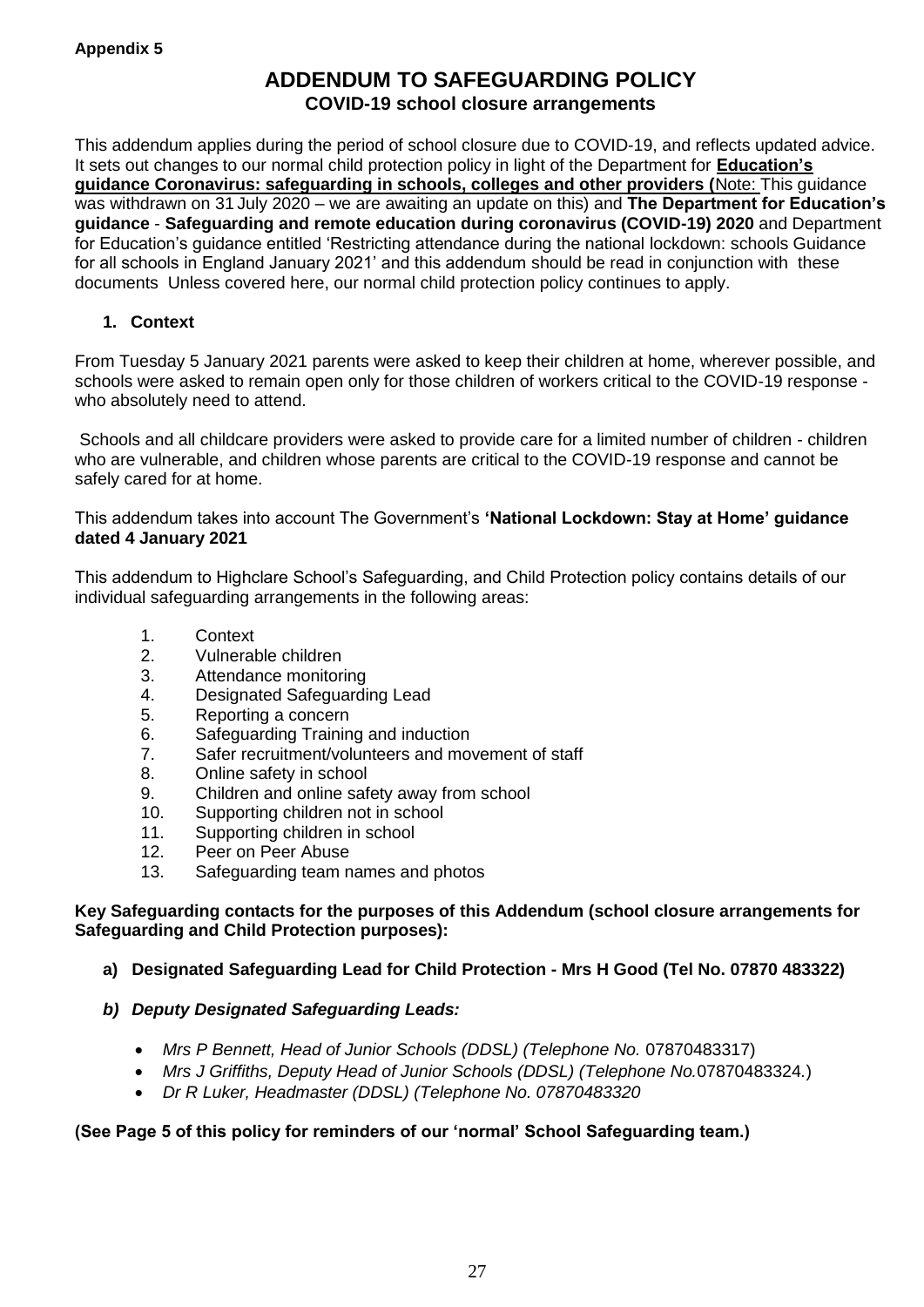# **2.Vulnerable children**

Vulnerable children include those who have a social worker and those children and young people up to the age of 25 with education, health and care (EHC) plans.

Those who have a social worker include children who have a Child Protection Plan and those who are looked after by the Local Authority. A child may also be deemed to be vulnerable if they have been assessed as being in need or otherwise meet the definition in section 17 of the Children Act 1989.

Those with an EHC plan will be risk-assessed in consultation with the Local Authority and parents/carers, to decide whether they need to continue to be offered a school or college place in order to meet their needs, or whether they can safely have their needs met at home. This could include, if necessary, carers, therapists or clinicians visiting the home to provide any essential services.

The Designated Safeguarding Lead (and deputies) know who our most vulnerable children are. They have the flexibility to offer a place to those on the edge of receiving children's social care support. We will be in close contact via email/phone with the parents of any children who may fall within this category and encourage them to access School via the VLE regularly.

Highclare School will continue to work with and support children's social workers to help protect vulnerable children. This includes working with and supporting children's social workers and the local authority virtual school head (VSH) for looked-after and previously looked-after children. The lead person for this will be: Mrs H Good (DSL)

Highclare School will encourage our vulnerable children and young people to attend school, including remotely if needed.

# **3.Attendance monitoring**

Local authorities and education settings do not need to complete their usual day-today attendance processes to follow up on non-attendance. However, the School has been uploading a daily electronic 'Education Setting Status' register to the Department for Education and this will continue to be completed and sent until further notice.

#### **4.Designated Safeguarding Lead**

Highclare School has a Designated Safeguarding Lead (DSL) and a team of Deputy DSLs (see end of this document). They are all available to be contacted via phone and/or email. We recognise the importance for all Highclare staff to have access to a trained DSL (or deputy) and all staff are aware of who they are and how to get in contact with them. The DSL will continue to engage with social workers, and attend all multiagency meetings where and if necessary, which can be done remotely.

#### **5.Reporting a concern**

Where staff have a concern about a child, they should continue to follow the process outlined in the school Safeguarding Policy, which includes making a report via CPOMS, which can be done remotely as well as notifying the DSL or Deputy DSL.

In the unlikely event that a member of staff cannot access their CPOMS from home, they should phone or email the Designated Safeguarding Lead, who will ensure that the concern is received, recorded and actioned appropriately.

Staff are reminded of the need to report any concern immediately and without delay.

Where staff are concerned about an adult working with children in the school, they should report this immediately to the DSL/DDSL who will follow this up in line with normal safeguarding procedures set out in the School Safeguarding Policy.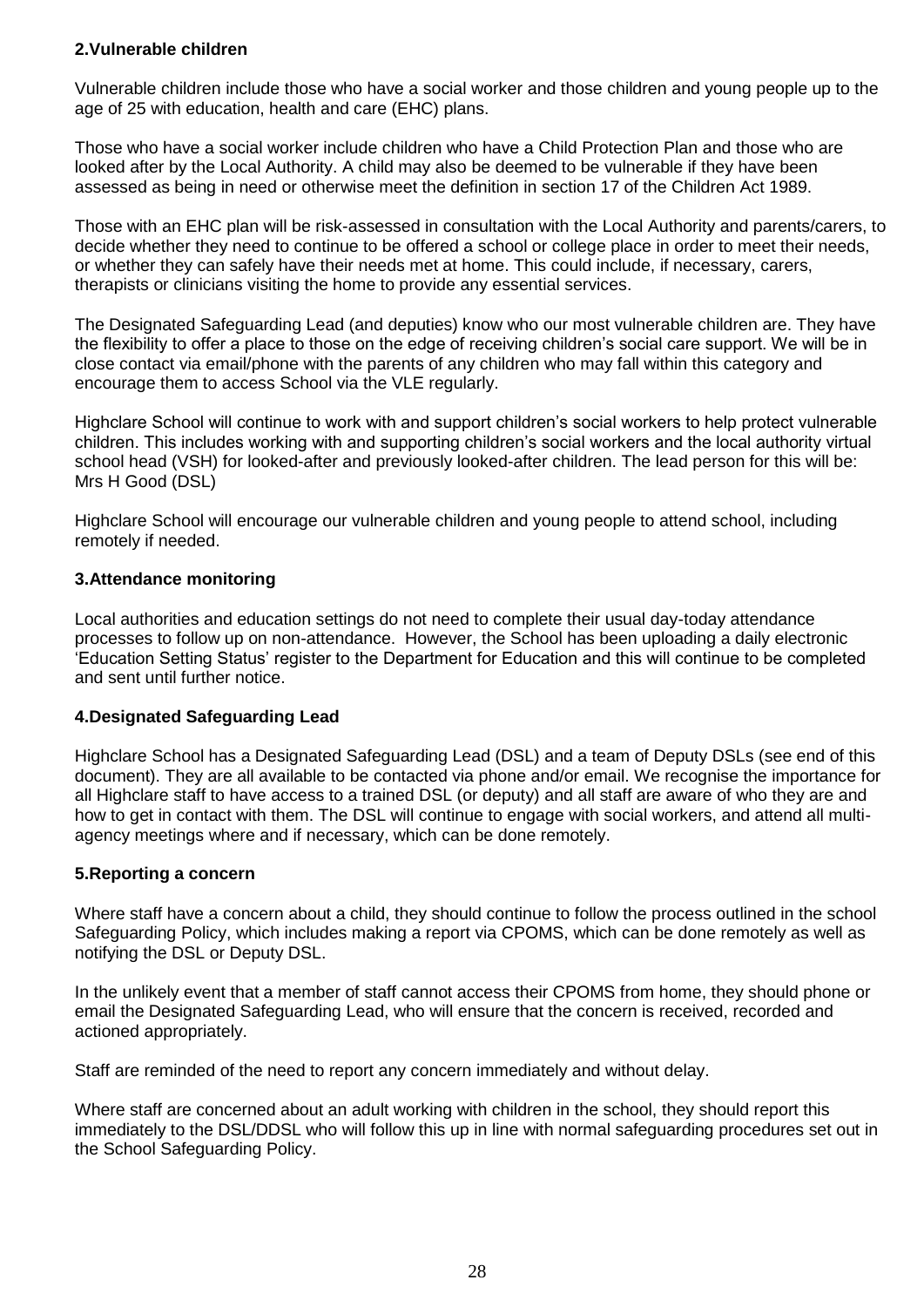# **6.Safeguarding Training and induction**

All existing school staff have had safeguarding training and have read part 1 of Keeping Children Safe in Education (2020). All existing school staff also received training on the updates to Keeping Children Safe in Education (2020) during the September 2020 PLD day and further safeguarding training on 4 January 2021 was delivered virtually to all existing staff by Services to Education (Sandra Passmore) during PLD day. The DSL will communicate with staff any new local arrangements, so they know what to do if they are worried about a child.

Where new staff are recruited, or new volunteers enter the School, they will continue to be provided with a safeguarding induction.

# **7.Safer recruitment/volunteers and movement of staff**

It remains essential that people who are unsuitable are not allowed to enter the children's workforce or gain access to children. When recruiting new staff, Highclare School will continue to follow the relevant safer recruitment processes for the setting, including, as appropriate, relevant sections in part 3 of Keeping Children Safe in Education (2021) (KCSIE).

In response to COVID-19, the Disclosure and Barring Service (DBS) has made changes to its guidance on standard and enhanced DBS ID checking to minimise the need for face-to-face contact.

Where Highclare School is utilising volunteers, we will continue to follow the checking and risk assessment process as set out in paragraphs 160 to 175 of KCSIE(2021). Under no circumstances will a volunteer who has not been checked be left unsupervised or allowed to work in regulated activity.

Highclare School will continue to follow the legal duty to refer to the DBS anyone who has harmed or poses a risk of harm to a child or vulnerable adult, following the procedures outlined in KCSIE (2021).

Highclare School will continue to consider and make referrals to the Teaching Regulation Agency (TRA) as per the TRA's 'Teacher misconduct advice for making a referral. During the COVID-19 period all referrals should be made by emailing [Misconduct.Teacher@education.gov.uk](mailto:Misconduct.Teacher@education.gov.uk)

We recognise that, whilst acknowledging the challenge of the current national emergency, it is essential from a safeguarding perspective for the School to be aware, on any given day, which staff/volunteers will be in the school and that appropriate checks have been carried out, especially for anyone engaging in regulated activity. As such, Highclare School will continue to keep the single central record (SCR) up to date as outlined in paragraphs 164 to 171 in KCSIE(2021).

#### **8.Online safety in school**

Highclare School will continue to provide a safe environment, including online. This includes the use of an online filtering system. Where students are using computers in school, appropriate supervision will be in place.

#### **9.Children and online safety away from school**

It is important that all staff who interact with children, including online, continue to look out for signs that a child may be at risk. Any such concerns should be dealt with as per the Child Protection Policy and where appropriate referrals should still be made to children's social care and as required, the police.

Online teaching should follow the same principles as set out in the Staff Code of Conduct. Highclare School will ensure any use of online learning tools and systems is in line with privacy and data protection/GDPR requirements.

Below are some things to consider surrounding the delivery of virtual lessons, especially where webcams are involved:

- No 1:1s, groups only
- Staff and children must wear suitable clothing, as should anyone else in the household.
- Any computers used should be in appropriate areas, for example, not in bedrooms; and the background should be blurred or blank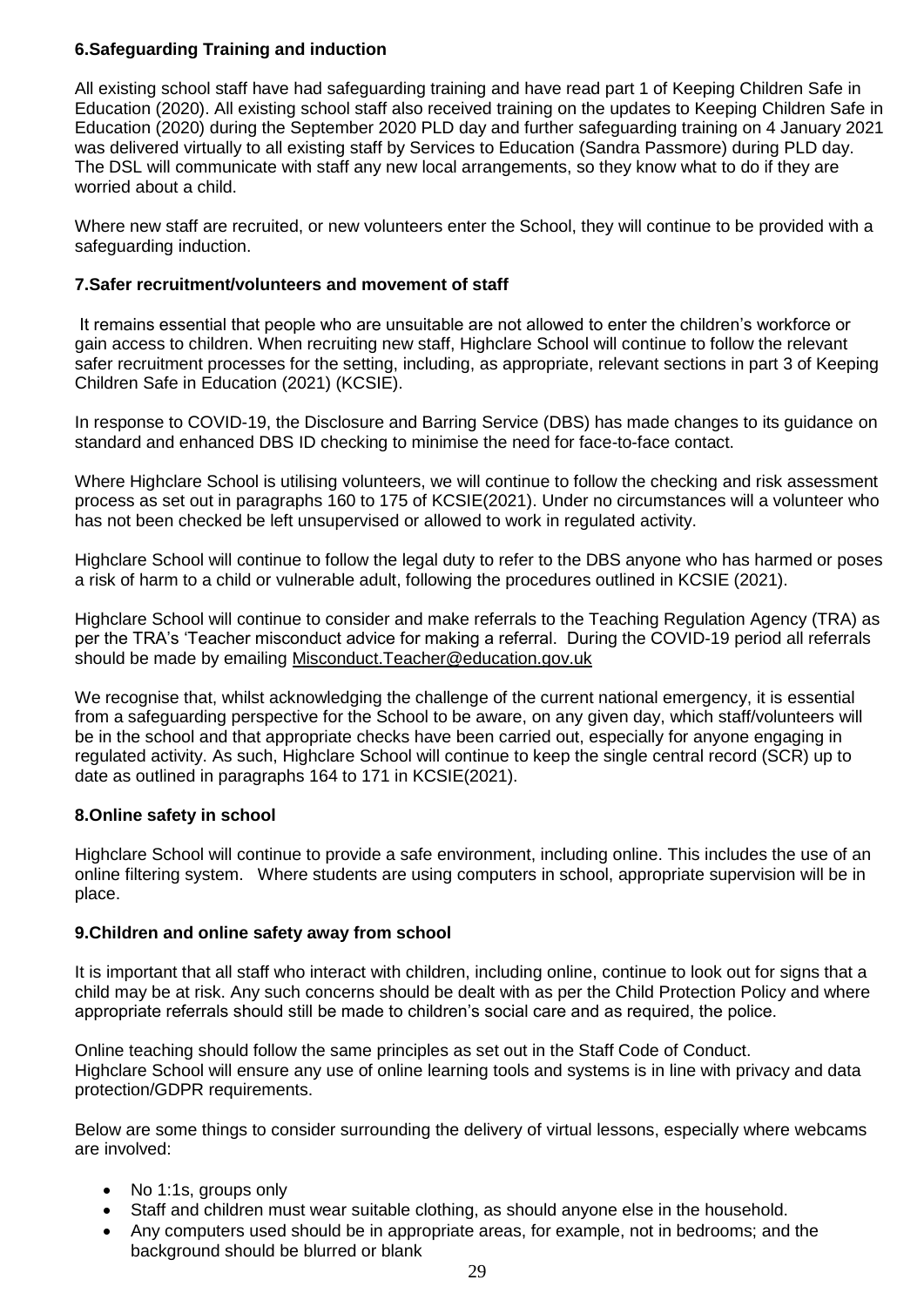- Pupils should not record any Zoom or other live activity at all.
- Live classes should be kept to a reasonable length of time, or the streaming may prevent the family 'getting on' with their day.
- Language must be professional and appropriate, including any family members in the background.
- Staff must only use platforms provided by the School to communicate with pupils
- Staff should record, the length, time, date and attendance of any sessions held.

Refer also to Highclare School's Remote Learning Policy for further guidance.

# **10.Supporting children not in school**

Highclare School is committed to ensuring the safety and wellbeing of all its children and young people.

Where the DSL has identified a child to be on the edge of social care support, or who would normally receive pastoral-type support in school, they should ensure that a robust communication plan is in place for that child or young person. Details of this plan must be recorded on CPOMS, as should a record of contact have been made. The communication plan will include remote contact or phone contact. Other individualised contact methods should be considered and recorded.

Highclare School and its DSL will work closely with all stakeholders to maximise the effectiveness of any communication plan. This plan will be reviewed regularly (at least once a fortnight) and where concerns arise, the DSL will consider any referrals as appropriate.

The school will continue to share safeguarding messages on its website and social media pages.

Highclare School recognises that school is a protective factor for children and young people and that the current circumstances can affect the mental health of pupils and their parents/carers. Therefore teachers at Highclare School will need to be aware of this in setting expectations of pupils' work where they are at home.

Highclare School will ensure that where we care for children of critical workers and vulnerable children on site, we ensure appropriate support is in place for them. This will be bespoke to each child and recorded on CPOMS.

#### **11.Supporting children in school**

Highclare School is committed to ensuring the safety and wellbeing of all its students. Highclare School will continue to be a safe space for all children to attend and flourish. The School will ensure that appropriate staff are on site and staff to pupil ratio numbers are appropriate, to maximise safety.

Highclare School will refer to the Government guidance for education and childcare settings on how to implement social distancing and continue to follow the advice from Public Health England on handwashing and other measures to limit the risk of spread of COVID19.

Highclare School will ensure that where we care for children of critical workers and vulnerable children on site, we ensure appropriate support is in place for them, bespoke to each child and recorded on CPOMS.

#### **12.Peer on Peer Abuse**

Highclare School recognises that during the closure a revised process may be required for managing any report of such abuse and supporting victims.

Where the school receives a report of peer on peer abuse, they will follow the principles as set out in part 5 of KCSIE and of those outlined within the Child Protection Policy.

The school will listen and work with the young person, parents/carers and any multi-agency partner required to ensure the safety and security of that young person. Concerns and actions must be recorded on CPOMS and appropriate referrals made.